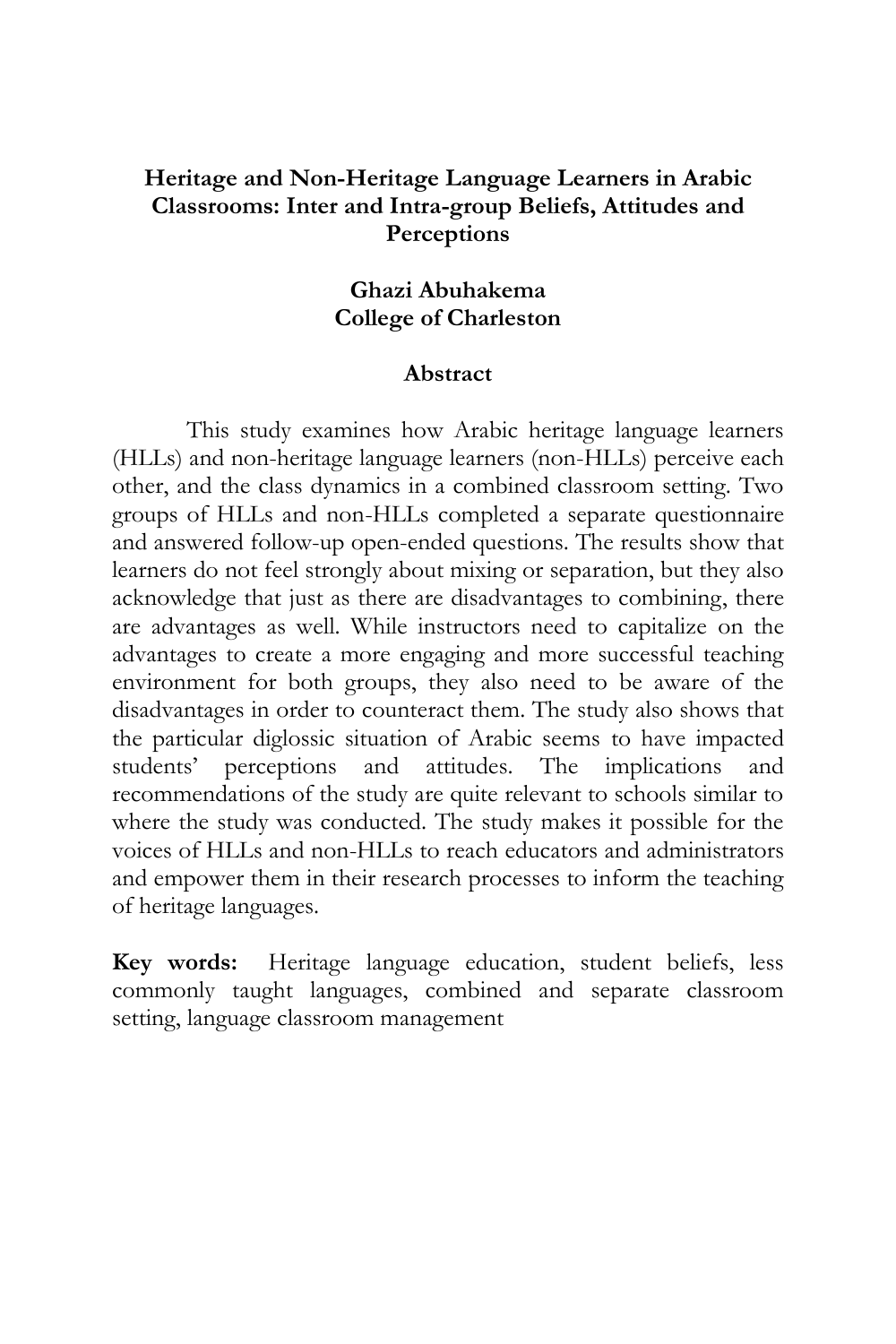### **Introduction**

Arabic is one of the fastest growing Less Commonly Taught Languages (LCTLs) in American schools and universities. In its 2009 annual report, the Modern Language Association (MLA) survey of US higher education reported that the total number of undergraduate and graduate students enrolled in Arabic programs was 35,083, a significant increase from 23,974 in 2006. Arabic had the largest percentage growth (46.3) and it became the eighth most studied language in the US. According to the report, students' incentives for learning Arabic varied. Some wanted to pursue a military or diplomatic career, others wanted to learn more about the Quran and Islamic culture, and many simply loved the language, some students aimed at higher levels of proficiency that would allow them to function more appropriately and effectively in professional settings. In addition, many heritage students wanted to learn the language of their indigenous culture and ancestors.

The U.S. Department of State classifies Arabic as one of thirteen critical languages, and Federal Government Foreign Language Assistance Program (FLAP), identifies Arabic as a "language of the future." The teaching of Arabic as a Foreign Language (TAFL) has witnessed an unprecedented expansion, especially after the tragic events of 9/11. Arabic and Middle Eastern Studies departments witnessed a significant increase in the number of enrolled students. Additionally, more programs were founded and more course offerings were added. (MacDonald, 2005; Gordon, 2006; Morrison, 2003; Murphy, 2004).

For many native English speakers, learning Arabic can be a daunting task. To accomplish proficiency in Arabic, the Foreign Service Institute estimates that it would take double the amount of class time needed for other languages such as Hebrew, and four times that for Romance languages such as Spanish. Morrison (2003) discussed three difficulties in teaching Arabic as a Foreign Language (AFL) in the United States: Diglossia, the difference between Arabic and other languages, and the scarcity of appropriate teaching materials.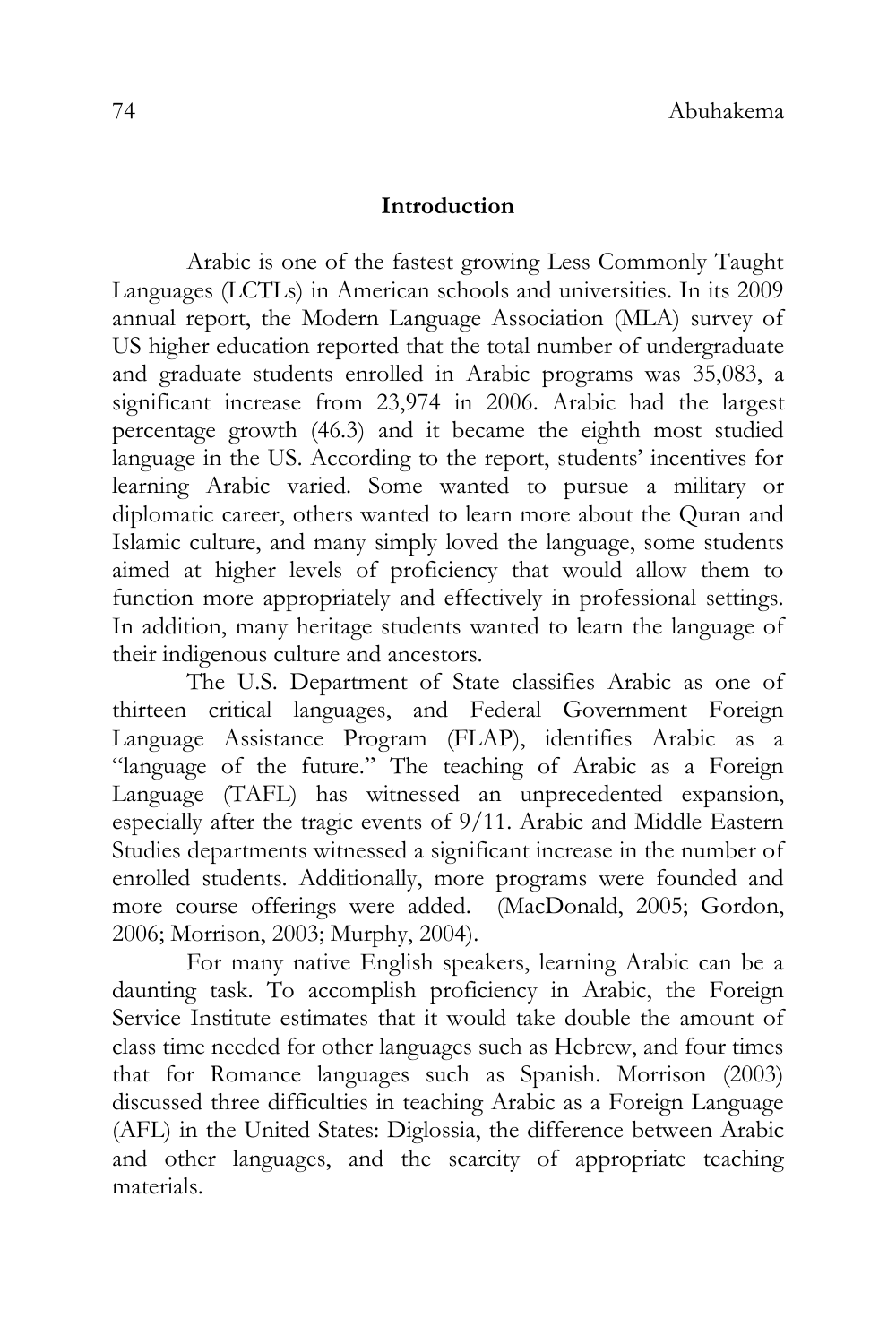### **Arabic as a Heritage Language**

The increase in the number of students wanting to learn Arabic poses a specific challenge when heritage language learners (HLLs) and non-heritage language learners (non-HLLs) learn together. Many schools and universities in the United States do not offer special classes for Arabic heritage students. Hence both groups end up learning in the same classroom using the same materials and are assessed based on the same criteria. As with other languages, program coordinators simply consider "the background of heritage students and try to accommodate their needs to the best of their ability" (Geisherick, 2004) despite their mixed abilities.

The term *heritage languages* (HL) has been defined in narrow and broad senses. While, for instance, Cho, Shin, and Krashen (2004) use the term narrowly to refer to the language spoken by immigrants who immigrated at a young age, or by their children, Valdes (2005) uses it broadly to refer to languages spoken by nonsocietal linguistic minorities, in particular, "languages of immigrant, refugee, and indigenous people" (Cummins, 2005, p. 586). To these, Wiley (2005) adds "former colonial languages" (p.595), and Fisherman (2001) emphasizes personal relevance in defining HLLs.

Arabic heritage students are a heterogeneous group of learners. They bring to the classroom diverse competences, motivations and learning goals. They also come with varying levels of proficiency in their respective dialects. HL proficiency can be the result of interconnected factors: age, exposure rate to heritage language, family or household exposure, dialect, social networks, connection to the country of origin, and prior formal or literacy training. Consequently, Ryding (2006) emphasized the need to research those literary skills before articulating any goals and methods, or designing curricula. Since heritage education is a relatively new field, instructors are not well equipped with the necessary skills to successfully function in such an environment. Moreover, instructional materials targeting HLLs are lacking. Li and Duff (2008) noted that "the foreign language textbooks produced in North America are ill-suited for HL learners, with their coverage of basic grammar, survival vocabulary, and everyday routines such as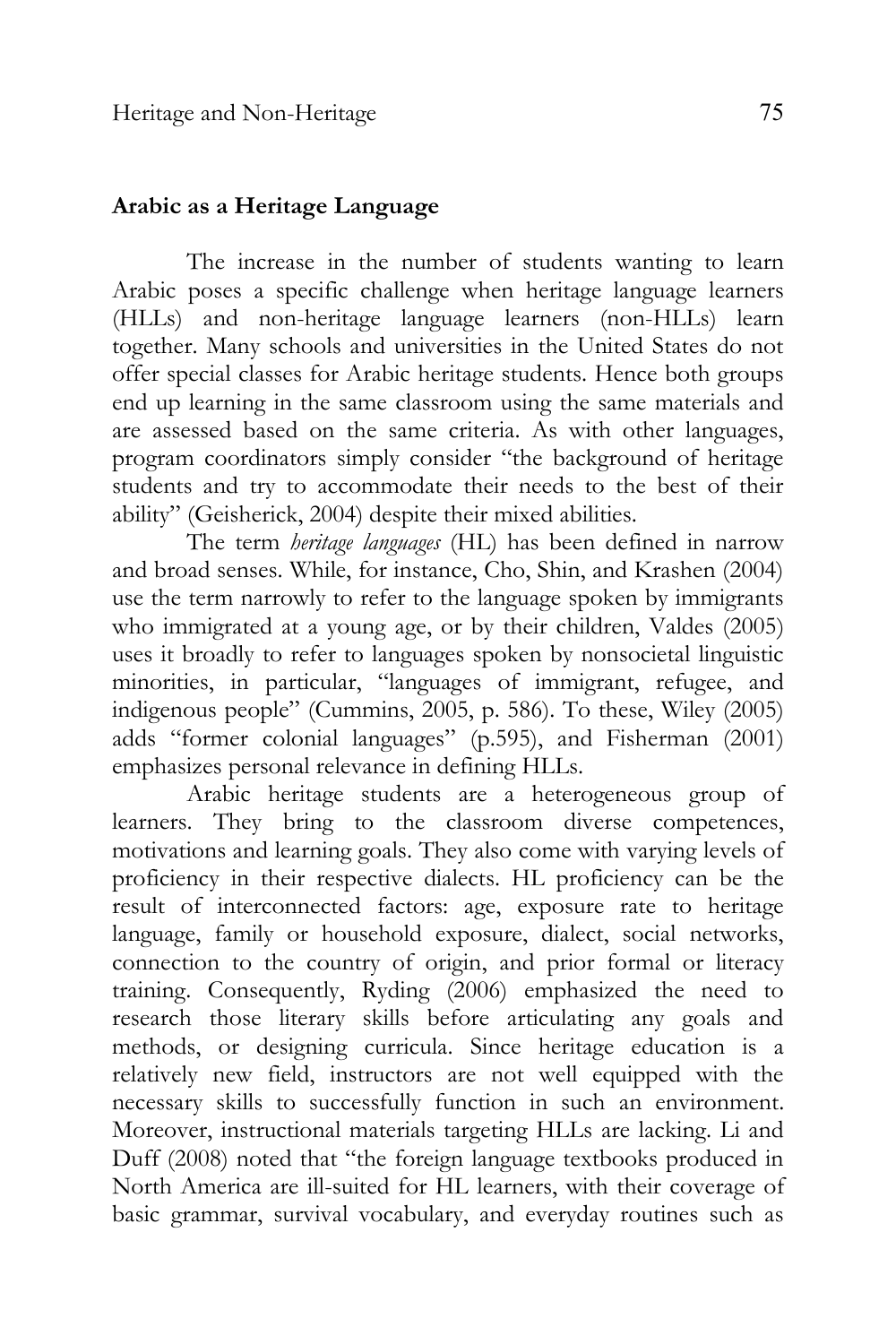greetings" (p. 26). In a review of Scalera's documentary film *I speak Arabic,* S'hiri (2004: 2) wrote, "Another challenge learners and teachers of heritage Arabic face is a scarcity of resources and, until very recently, the absence of a methodology oriented toward teaching heritage learners."

Few studies examined the issue of heritage students in Arabic classrooms from different perspectives. Ibrahim and Allam (2001) investigated the motivation, linguistic levels, and parents' motivation of the Arabic heritage students enrolled in Arabic classes at the American University in Cairo. The study highlighted the difficulty of combined classes, and concluded that "addressing the concerns of one type of students was impossible" (p. 437).

From a broader perspective, Ayoubi (2004) examined the history, development, and significance of AFL to the Arab immigrant population in Dearborn, MI. Meanwhile, Bale (2010) examined Arabic as a heritage language in the US; focusing on its history, its current status, and future prospects.

The field of Arabic studies in the United States is a highly sensitive field, and can be problematic for pedagogical and political reasons. Most of the Arabic heritage learners speak a variety of Arabic that is different from that which is taught in schools. These dialects have different lexicons, phonological variations, and morphological and syntactic rules. Moreover, most of these heritage learners are not aware of the formal grammatical rules, and may have a broader vocabulary inventory. Qualified teachers who know how to address these characteristics of HLLs are a rarity. These challenges are even more problematic for teachers who are nonnative speakers of Arabic. Heritage Arabic speakers may not identify with or appreciate a nonnative speaker of Arabic as a teacher. On the other hand, HLLs of Arabic may be stigmatized due to the tragic events of 9/11 or due to overwhelming negative stereotypes presented by media sources.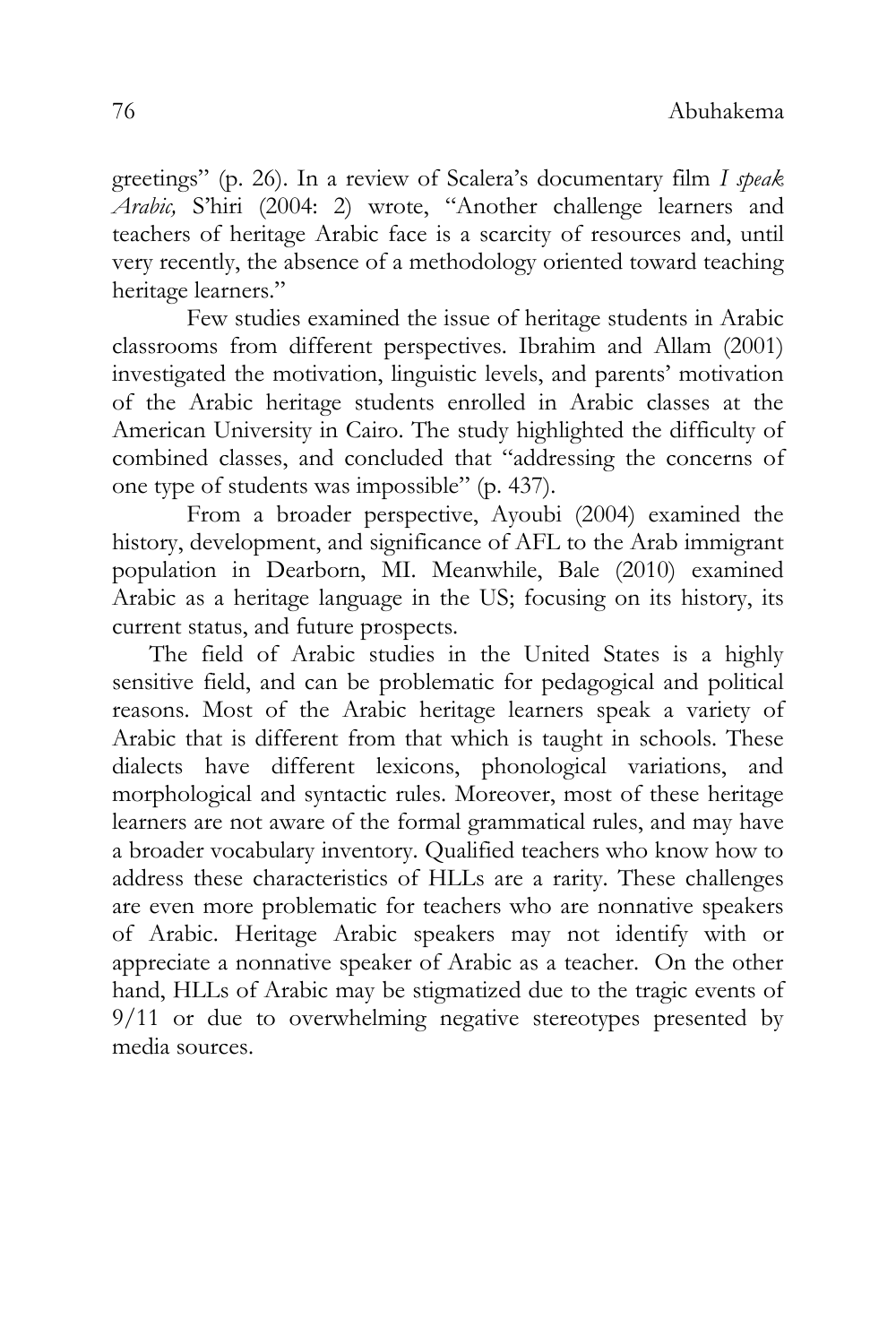### **Rationale of the Study**

Combining HL and non-HL learners is a common phenomenon in many foreign language classrooms. Marcos (1999) and Kondo-Brown (2003), for instance, noted that most HL learners who desire to learn their home language in higher education institutions have usually had no choice but to study the language in traditional foreign language classrooms alongside non-heritage learners. Many educators and language professionals believe that the presence of these heritage students can impede the progress of traditional learners by intimidating them and their instructors (Kagan & Dillon, 2001). Additionally, non-heritage students may also resent heritage speakers, since some or even many are studying a language they already know (Peytpon, Lewelling, & Winke, 2001).

This phenomenon has been investigated in several languages and in different contexts. Language educators and practitioners have proposed theoretical frameworks to conceptualize the challenges and the differences in language skills between both groups. Despite this, the teaching of HL learners as a field of study is still not well established. (Kono & McGinnis, 2001). More importantly, the empirical studies that support the claim that the linguistic behavior of HL and non-HL learners is different are few, have been done on a small scale, and are still in their early stages (Kondo, 2003). At the same time, the two-track-classes, although supported by study findings, cannot be easily implemented due to the unavailability of needed infrastructure (Xiao, 2006), and only exist for students with beginning or intermediate proficiency levels (Kondo-Brown, 2003). HLLs with higher proficiency will still be placed with non-heritage learners in high level language classes.

Li and Duff (2006) emphasized the need to research whether there are advantages (or disadvantages) in mixed classes and how to make use of the advantages and counteract the disadvantages. Using an adapted version of the Dörnyei (2002) and Dörnyei and Kormos (2000) survey, Weger (2006) investigated Chinese students' beliefs by looking at how heritage influenced construction of their social identities, motivation, and classroom activities.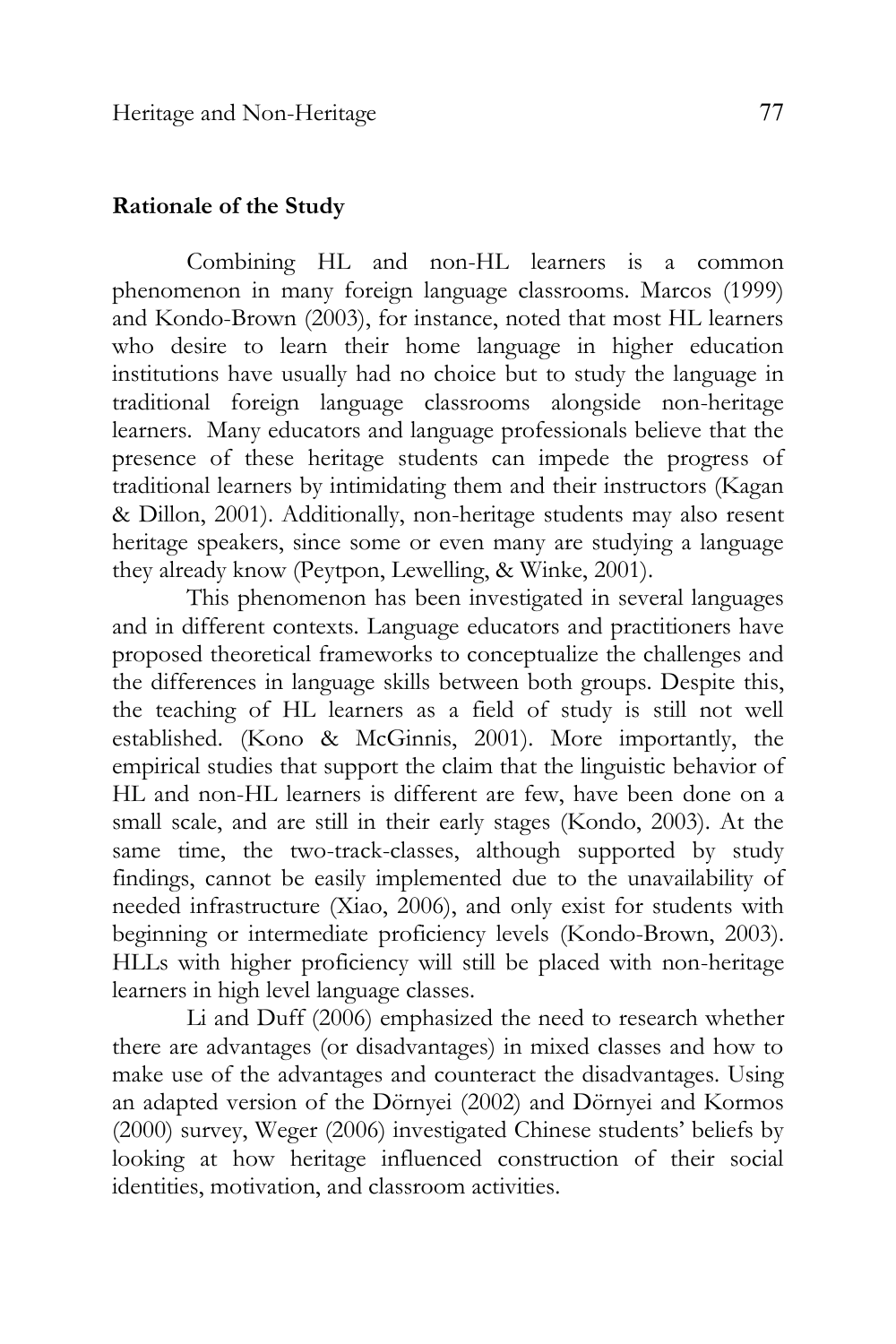In combined Arabic classrooms, it is assumed that non-HLLs will feel intimidated by HLLs who may have a higher proficiency. It should be borne in mind, however, that MSA is, in most formal instructional settings, the variety that is being taught. Just as non-HLLs may struggle with Arabic as a new language, HLLs may struggle with MSA since it is not their mother tongue, and they lack the necessary literacy skills needed to learn it. MSA is a variety that most heritage students may not have learned or to which they were not exposed in their households.

Through examining these aspects, and other dynamics of the Arabic classroom, the present study will help Arabic program coordinators and language instructors make adjustments in ways that enable them to accommodate heritage students and their needs, use appropriate resources for each group, and decrease the degree of intimidation among traditional language learners (or even both). This study will also provide information to instructors as to how non-HLLs feel and what they believe about a unified class where other students may have higher language proficiency. The research questions that guide this study are:

- 1. How do HLLs and non-HLLs view each other, the language classroom, and instructors' pedagogy and behavior in the same teaching setting?
- 2. What pedagogical implications can be drawn from understanding students' beliefs and perceptions in a combined classroom setting?
- 3. Based on students' beliefs and perceptions, what can educators, language instructors, and policy makers do to deal with this situation and alleviate any concerns either or both groups may exhibit?

# **Setting**

The study took place at a major US university. The Arabic program at this university, like many Arabic language programs in the United States after the tragic events of September 11, was formally established in a post-9/11 context. Previously, Arabic was taught, but no degrees were granted. Arabic courses were only offered as service courses. Recently, the university approved a minor proposal in the Arabic language. The region where the university is located has one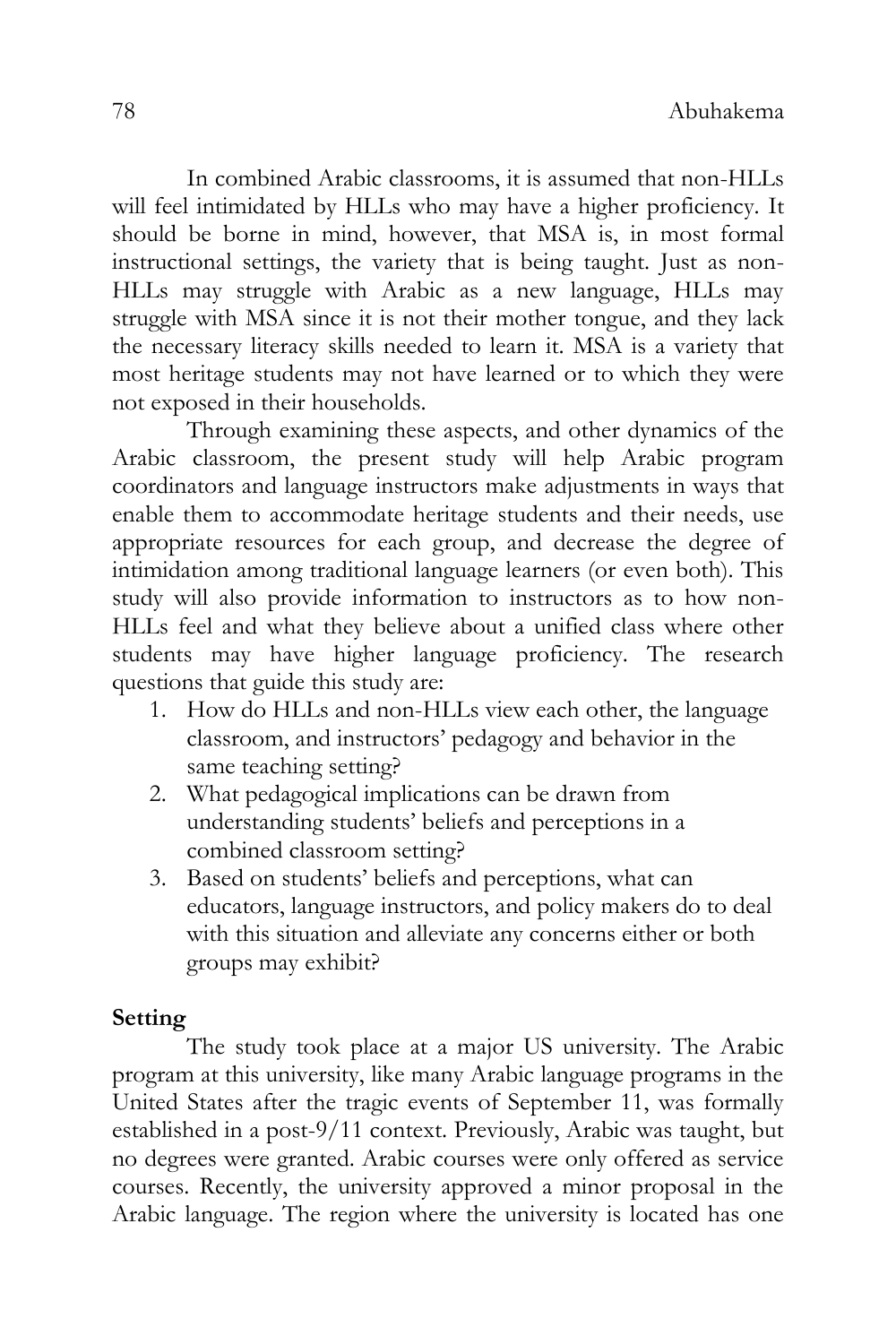of the largest Arabic-speaking communities in the country, and remains a favored destination for new arrivals from the Arab world (Arab American Institute Foundation,  $2003$ <sup>1</sup>. Thus, it is not surprising to find that about 60-70% (sometimes more) of the students in the Arabic classes at the university are heritage students. Although introductory courses in Arabic are designated as heritage or non-heritage courses, students tend to register for what fits their schedule, or, in many cases, to obtain good grades due to their prior language background in Arabic (an assumption yet to be examined). The Department that oversees the program, like all other academic units and divisions at the university, does not have the right to override students' decisions regarding enrollment. Recently a placement test was implemented to attempt to solve the problem of "mixed" classrooms. The test focuses on vocabulary, grammar and reading comprehension. A listening and speaking placement test is yet to be created. In addition to assessing students' language proficiency in general, one goal of the test was to keep advanced heritage students out of first year classes. Still, there is the concern that some (if not many) may intentionally perform poorly on the test to be placed at a lower level hoping for a good grade. The test remains part of the solution, and other issues such as appropriate material and teachers' preparedness still need to be addressed. The problem persists, and the combination of heritage and non-heritage remains inescapable.

### **Method**

#### **Participants**

 $\overline{a}$ 

Fifty Seven students, enrolled in five courses of Arabic as a Foreign Language (AFL), took part in the study. Two of these courses were beginning, two were intermediate and one was advanced. Thirty four participants were HLLs, while twenty three were non-HHLs. At the beginning level, there were sixteen HLLs

Bureau. Therefore, the author cited this source.

<sup>&</sup>lt;sup>1</sup> The term *Arab* as an ethnic group is not listed on the U.S. Census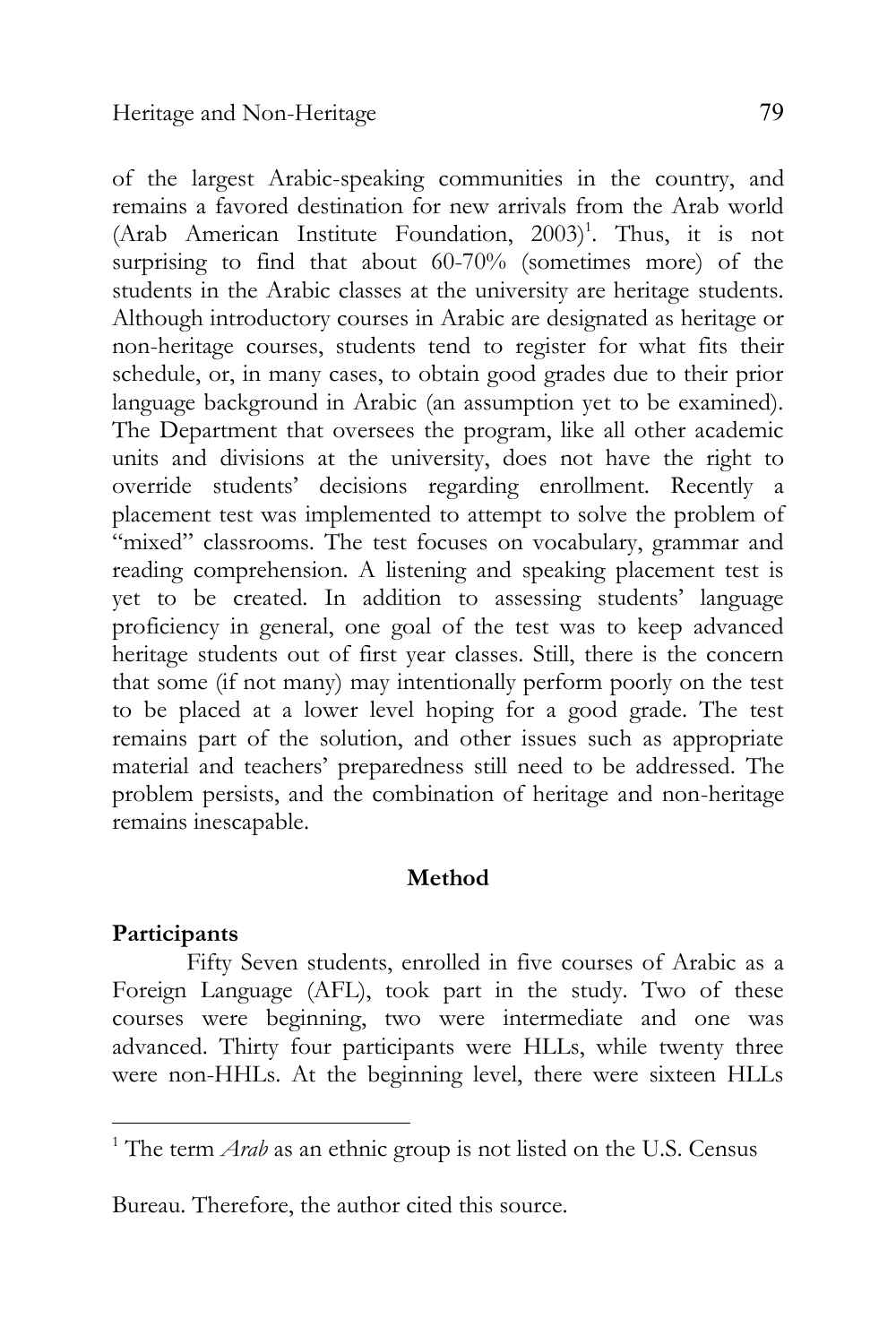and twelve non-HLLs; at the intermediate level, there were thirteen HLLS and nine non-HLLs, and at the advanced level, there were five HLLs and 2 non-HLLs. Among the HLLs, only five students were pursuing a degree in Arabic; twenty four were not, and two were undecided. Three students did not provide a response. Of the thirty four heritage students, eighteen spoke Arabic at home while four did not, and fourteen spoke it "sometimes". The majority of the heritage students had studied Arabic in a formal setting for one year, while seven had done so for two or more years. A larger number of non-HLLs (9 students) were pursuing a degree in Arabic, although none spoke or practiced Arabic outside the classroom. All teachers were native speakers of Arabic. Table 1 shows the biographical data for both groups.

|                            | Heritage Learners     |                   |    |          |   |  |
|----------------------------|-----------------------|-------------------|----|----------|---|--|
|                            | Non-Heritage Learners |                   |    |          |   |  |
| Number of students         | 34                    |                   | 23 |          |   |  |
| Beginning level            | 16                    |                   |    | 12       |   |  |
| Intermediate level         | 13                    |                   |    | 9        |   |  |
| Advanced level             | 5                     |                   |    | 2        |   |  |
| Pursue degree in Arabic    | 5                     |                   |    | 9        |   |  |
| Speak Arabic at home       | Always                | Sometimes Did not |    | $\theta$ |   |  |
|                            | 18                    | 14                | 4  |          |   |  |
| Years of Studying Arabic   | 2 or more<br>1 year   |                   |    | 1        |   |  |
| year                       | 2 or more             |                   |    |          |   |  |
|                            | 27                    |                   |    | 20       | 3 |  |
| Motivation to Learn Arabic |                       |                   |    |          |   |  |
| Cultural Interest          | 14                    |                   |    | 9        |   |  |
| Language Requirement       | 2                     |                   |    | 3        |   |  |
| Professional               | 8                     |                   |    | 10       |   |  |
| Academic                   | 6                     |                   |    | 8        |   |  |
| Liturgical: Reading Koran  | 15                    |                   |    | 8        |   |  |
| Communicative              | 18                    |                   |    | 14       |   |  |

Table 1. Participants' Biographical Information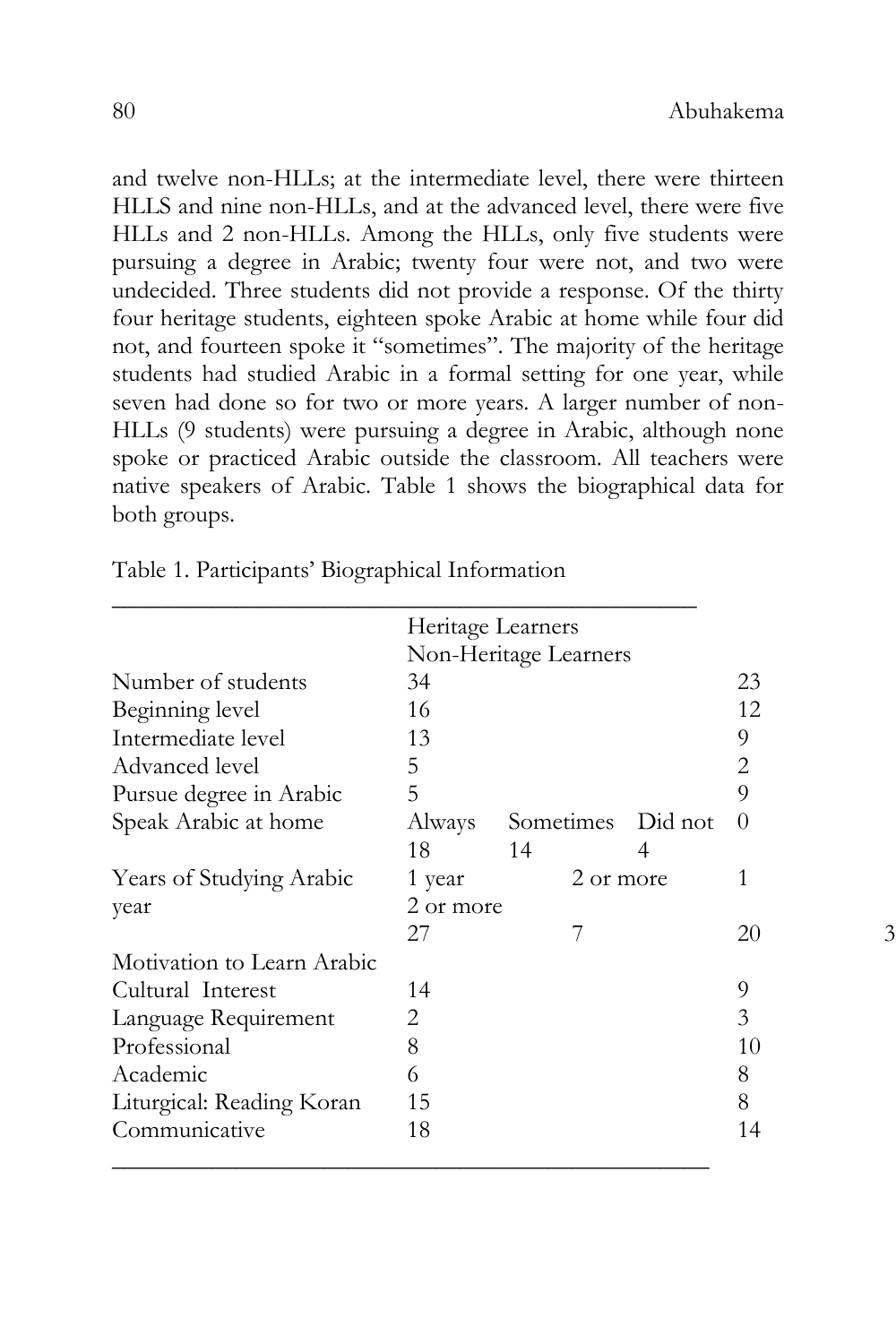#### **Survey**

Two slightly different surveys were administered: One for HLLs and the other for non-HLLs. Each survey consisted of two sections. The first section in both surveys consisted of six items soliciting biographical data: The students' intended use of Arabic, whether they spoke Arabic at home or not, whether they spoke Arabic with relatives and friends, how long they had studied Arabic, their motivation for studying Arabic, and for what skills they wanted to use the language. The second section included seventeen items for both groups. This section solicited students' feelings, beliefs and perceptions about studying Arabic alongside traditional learners. The major areas of the survey solicited students' responses with regard to their views of 1) intimidation and motivation in a combined setting, 2) language skills, culture and separate tracks, 3) instruction and class management, and 4) course difficulty and pace. Possible responses ranged from 1 (strongly agree) to 5 (strongly disagree) on a Likert scale. In addition to the first two sections, eight open ended questions were asked (see appendix 1 and 2). Students were asked to comment on any statements in the survey, expanding their opinions and feelings on any other advantages or disadvantages of studying in a combined class. Students were also asked to argue for or against combined courses, and to comment on practices they found both helpful in managing the combined class and catering to the needs of both groups. They were also asked to compare their Arabic courses with other language courses they had taken previously and to give advice for heritage or non-heritage students who may find themselves in similar situations. Finally, students were asked to comment on what they thought professors and peers should know about their own experience learning the language in a mixed setting.

The questionnaires were devised for this study as no similar instrument was readily available to measure all the items under investigation. To ensure validity, the questionnaires were administered after receiving feedback form colleagues in the field who have taught combined language classes. Based on feedback, the topics and the wording of some items were modified. The questionnaires were piloted on a group of students, and changes were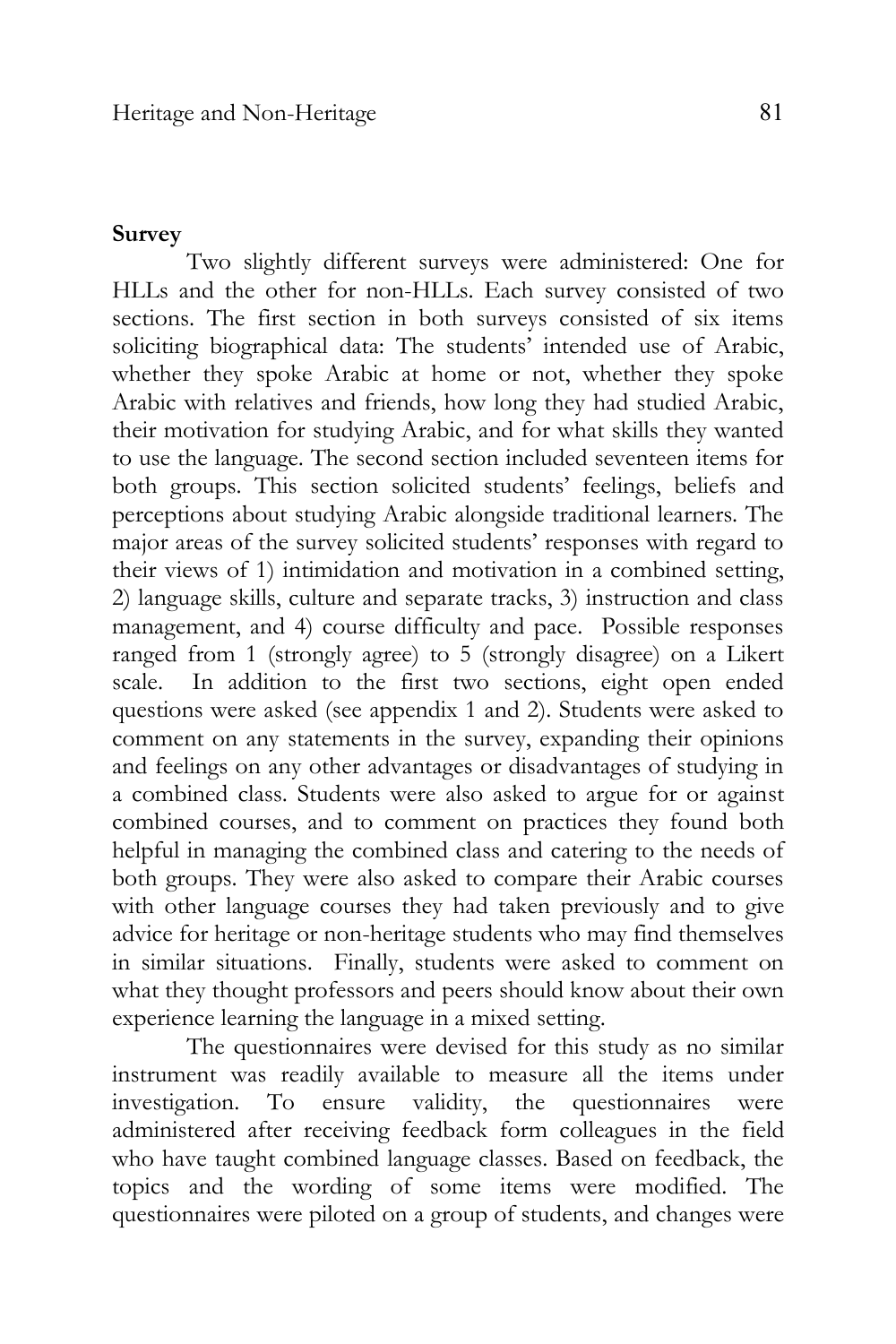made based on their responses. Institutional Review Board approval was obtained to formally administer the questionnaires.

# **Procedure**

Based on a preliminary questionnaire, instructors divided students into two groups (HLL and Non-HLL) in regards to whether or not Arabic was spoken in the student's household. The questionnaires were administered by a third party, a teaching assistant (TA) from another program, during class hours in the spring semester of 2009. Participation was voluntary and students were asked to sign a consent form. As one of the course instructors, the principal investigator had access to the results after students were assigned their final grades. Before administering the questionnaires, the TA explained to the participants that there were no right or wrong answers; and that the goal of the study was to improve the quality of teaching Arabic at the institution and to overcome some of the difficulties students may encounter while studying Arabic. The TA also assured students that they could withdraw from the study at any time and that their responses would be kept confidential. All students present in classes chose to participate. Due to the difficulty of assembling students as a focus group, they answered the focus group questions on paper during the same week.

# **Data Analysis**

Frequencies were used to determine the percentage of learners' degree of agreement or disagreement with each item in the questionnaires. A response of 1 or 2 was categorized as *Agree*. Responses of 4 and 5 were categorized as *Disagree,* and a designated response of 3 was considered *Neutral*. No responses were entered as 0's. Table 2 shows the results obtained from HLLs, while Table 3 shows those obtained from non-HLLs. Secondly, a t-test was used to determine whether the two populations differ significantly in twelve similar items in the two questionnaires. Other items applied to one group but not the other, and thus were not included in calculating the t-tests (see Table 4 for a list of these items). Finally, the open-ended questions were analyzed through developing categories for the common themes that emerged from the answers and coding such themes to match the major areas covered in the survey.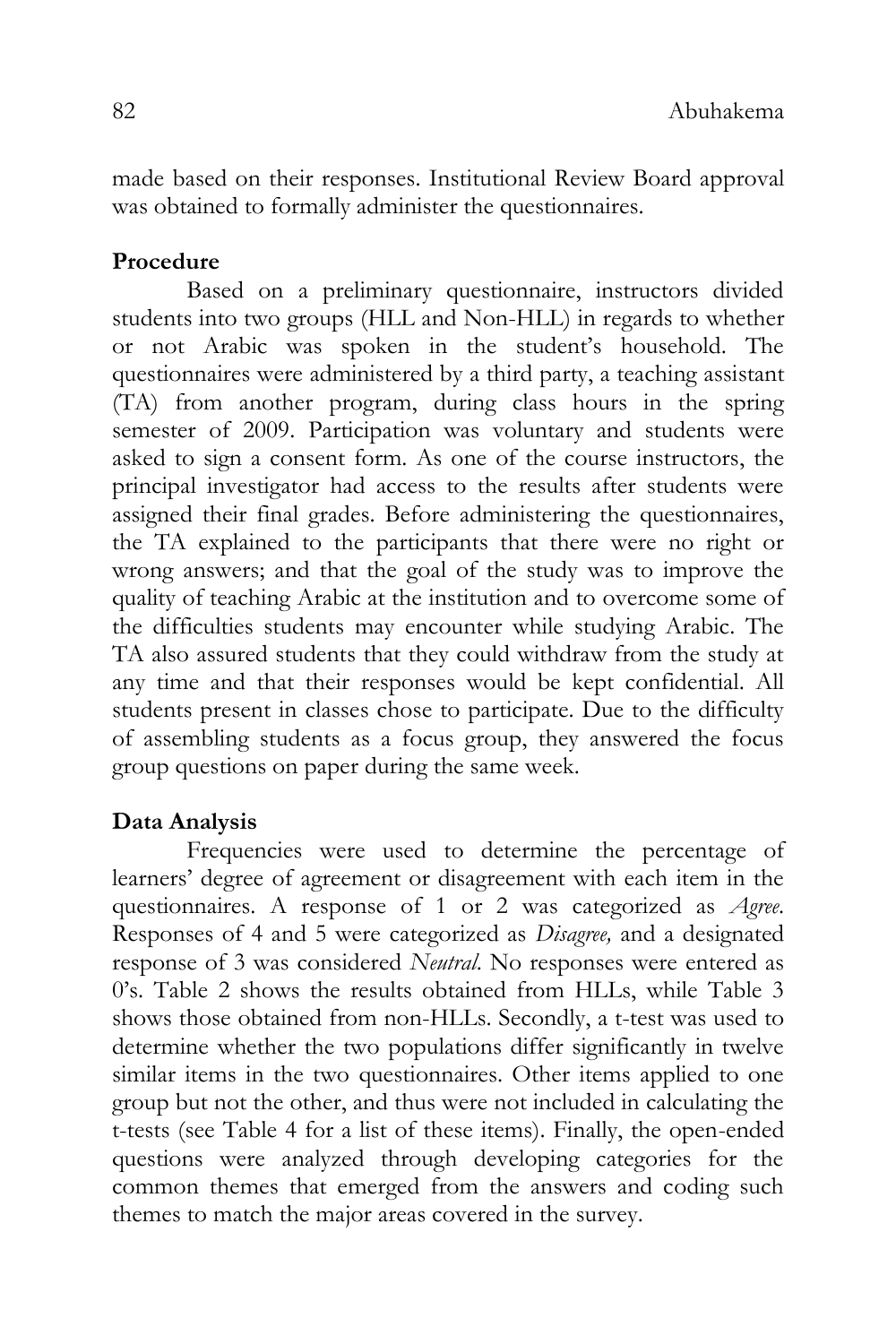Heritage and Non-Heritage 83

#### **Results**

The following three tables show the results of the study. Items are numbered under separate subheadings. Table 2 shows the percentages of heritage participants who agreed or disagreed with each statement in the survey, Table 3 shows the percentages of nonheritage participants. Table 4 provides a summary of the statistical analysis.

Table 2. *Heritage Language Learners' Responses*

| No. | 1tem     |
|-----|----------|
|     | Agree    |
|     | Neutral  |
|     | Disagree |
|     |          |

### **Intimidation and Motivation**

- 1 I think that mixing non-HLLs with HLLs is beneficial particularly for lower-level language non-HLLS.  $65%$  $15\%$ 20%
- 2 The non-heritage speakers seem intimidated by the fact that there are many heritage speakers in the language class. 41% 24% 35%
- 3 The presence of non-heritage speakers decreases my motivation to learn Arabic. 24% 62% 14%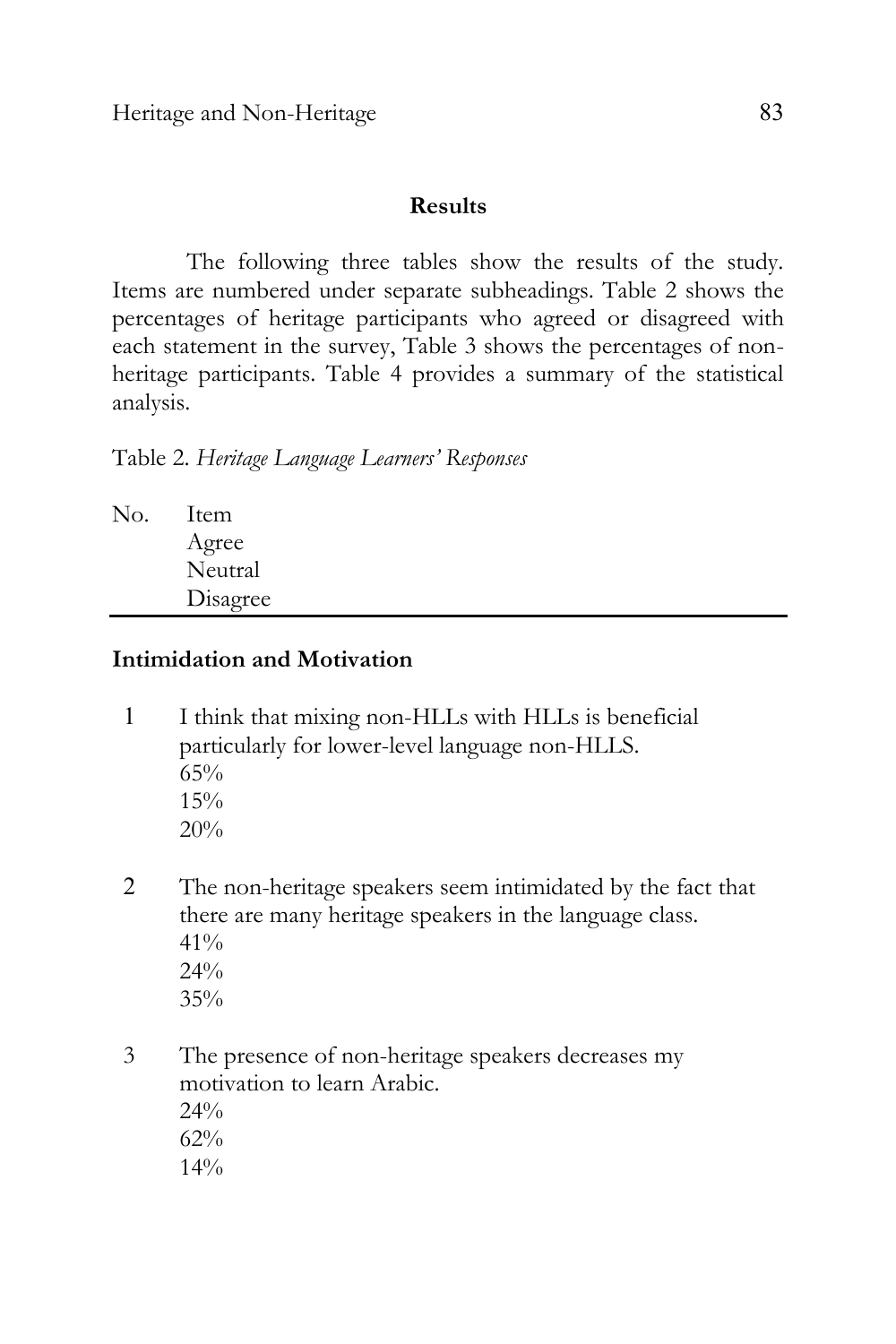4 I am as happy to work in a group with non-HLLs as I am to work with other HLLs. 88%  $9\%$  $3\%$ 

5 My non-HL classmates respect me and appreciate my contributions to class. 85% 15%  $0.0\%$ 

# **Language Skills, culture and separate tracks**

- 6 The mix of students in my course allows us to learn a lot about our classmates' cultures. 88%  $6\%$  $6\%$
- 7 I believe that I can learn from the insights and contributions of the non-heritage speakers in my courses. 79% 15%  $6\%$
- 8 I sympathize with the non-heritage speakers in my classes because of their limited language skills in Arabic. 68% 12% 20%
- 9 I feel impatient when non-HL learners express  $9\%$ 12% 79%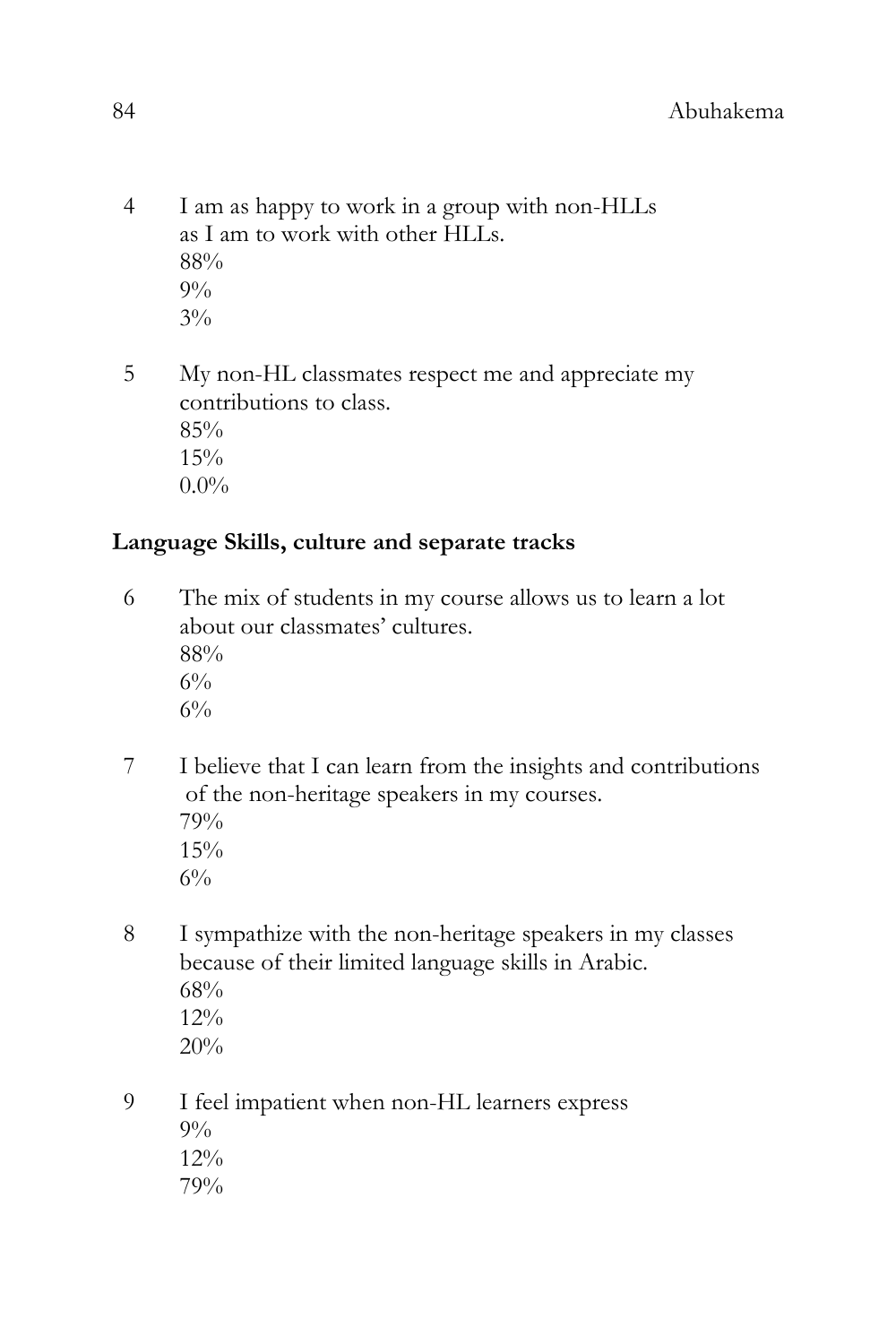10 There should be separate sections of language courses for heritage speakers and non-heritage speakers. 47%  $9\%$  $44%$ 

# **Instruction and Class Management**

- 11 The teacher involves HL learners more.  $6\%$ 24% 70%
- 12 The teacher calls on HL and non-HL learners equally.  $91\%$  $0.0\%$  $9\%$
- 13 HLLs try to help the non-HLLs. 94%  $0.0\%$  $6\%$
- 14 There has to be two sets of standards for grading assignments and tests. 20% 27% 53%

# **Course Difficulty and Pace**

15 The presence of non-HL learners seems to affect my professors' expectations as to pace and material coverage. 29% 27%  $44%$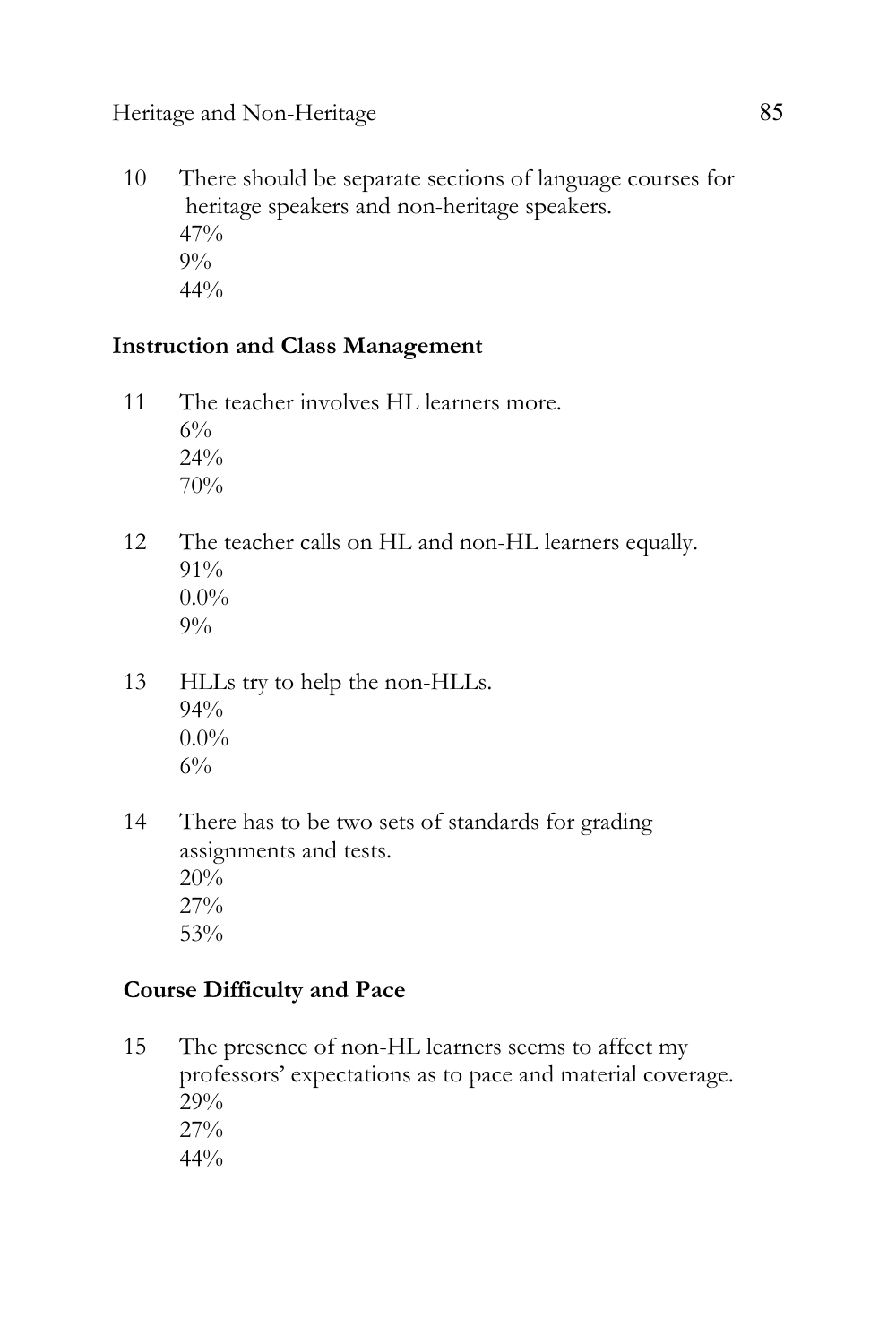- 16 The pace of the course is slower than it should be because of the presence of the non-HLLs.  $8\%$ 15% 77%
- 17 The level of the course is less challenging because of the presence of the non-HLLs. 8% 15% 77%

Agree  $=$  responses 1 and 2; Disagree  $=$  responses 4 and 5; Neutral  $=$  3

\_\_\_\_\_\_\_\_\_\_\_\_\_\_\_\_\_\_\_\_\_\_\_\_\_\_\_\_\_\_\_\_\_\_\_\_\_\_\_\_\_\_\_\_\_\_\_

\_\_\_\_\_\_\_\_\_\_\_\_\_\_\_\_\_\_\_\_\_\_\_\_\_\_\_\_\_\_\_\_\_\_\_\_\_\_\_\_\_\_\_\_\_\_\_

- Table 3. Non-heritage Language Learners' Responses
	- No. Item Agree Neutral Disagree

## **Intimidation and Motivation**

- 1 I feel intimidated by the presence of HLLs. 35% 17% 48%
- 2 The presence of HLLs decreases motivation. 26% 26% 48%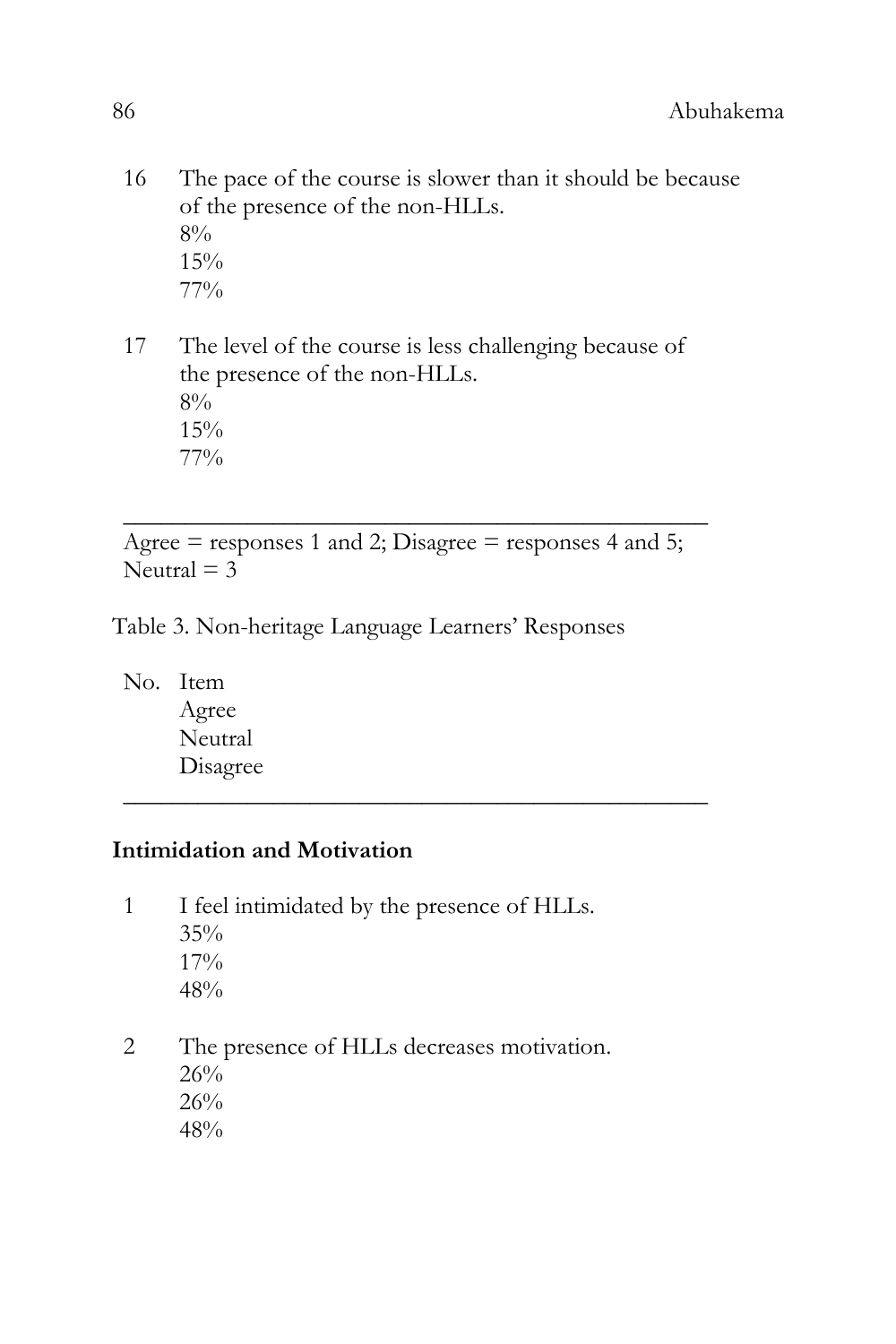# Heritage and Non-Heritage 87

- 3 I think that mixing non-HLLs with HLLs is beneficial. 69% 22%  $9\%$
- 4 Having HL learners makes me feel good because I'm reminded that even their language skills need polishing. 74% 13% 13%
- 5 I feel that my HLL peers respect my contributions. 65% 17.5% 17.5%

# **Language Skills, Culture and Separate Tracks**

- 6 The presence of HLLs is good for language skills. 65% 22% 13%
- 7 I learn about Arab culture from my HLLs. 78%  $9\%$ 13%
- 8 The presence of HL learners has helped me understand and feel more comfortable with a variety of dialects. 52% 26% 22%
- 9 I have difficulty understanding HLLs' speech. 57% 98% 39%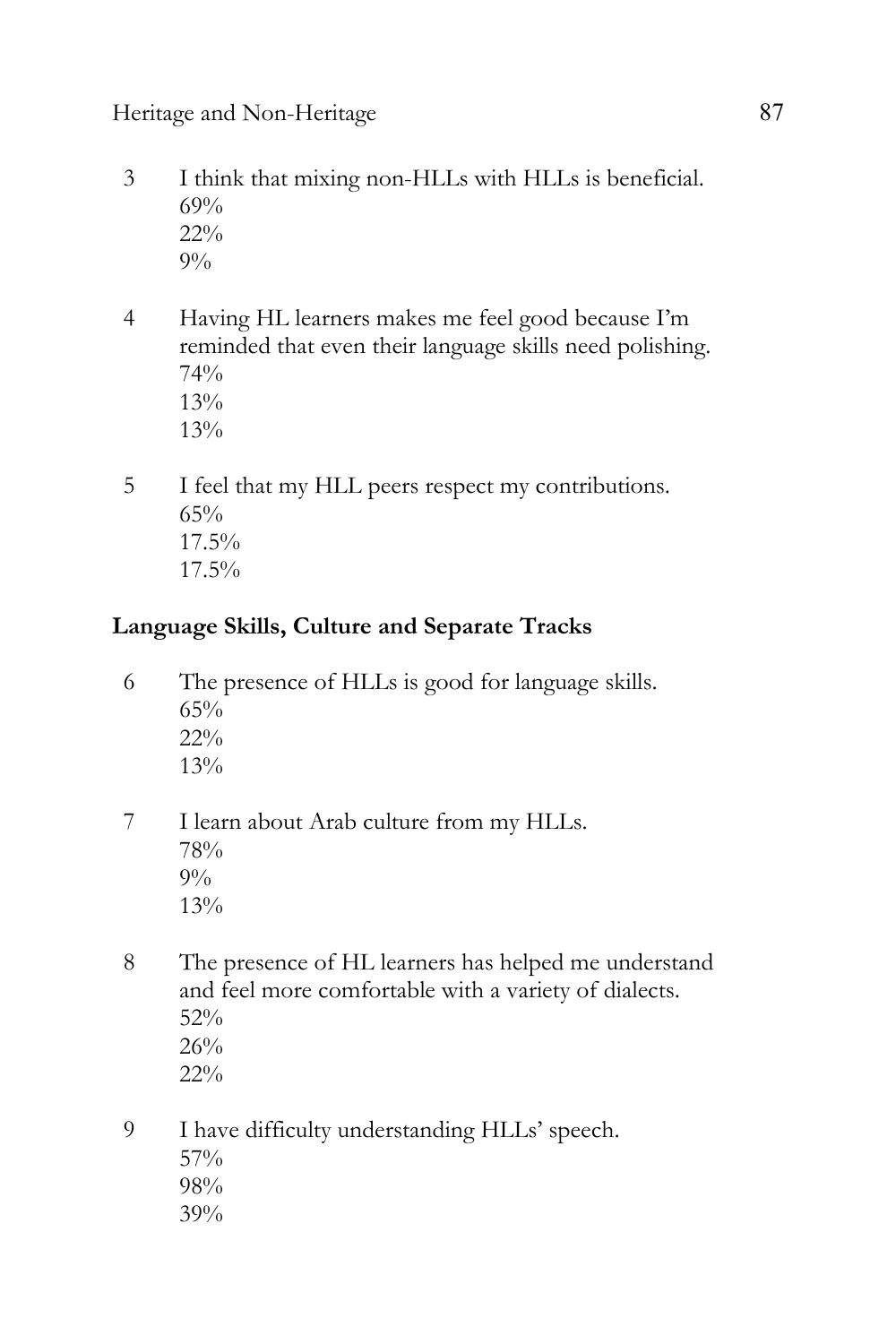10 There should be separate courses for HL and non-HL learners.  $44\%$ 17% 39%

# **Instruction, Class Management**

- 11 The presence of HL learners impedes instruction. 52% 39%  $9\%$
- 12 The teacher calls on HL learners more than non-heritage.  $4\%$  $4\frac{0}{0}$ 92%
- 13 The teacher involves HL and non-HL students equally. 92%  $4\frac{0}{0}$  $4\frac{0}{0}$ 
	- 14 There should be two different sets of standards in grading assignments and tests. 22% 17% 61%

# **Course Difficulty and Pace**

15 The fact that there are HL learners in class affects my professors' expectations in terms of material coverage. 26% 22% 52%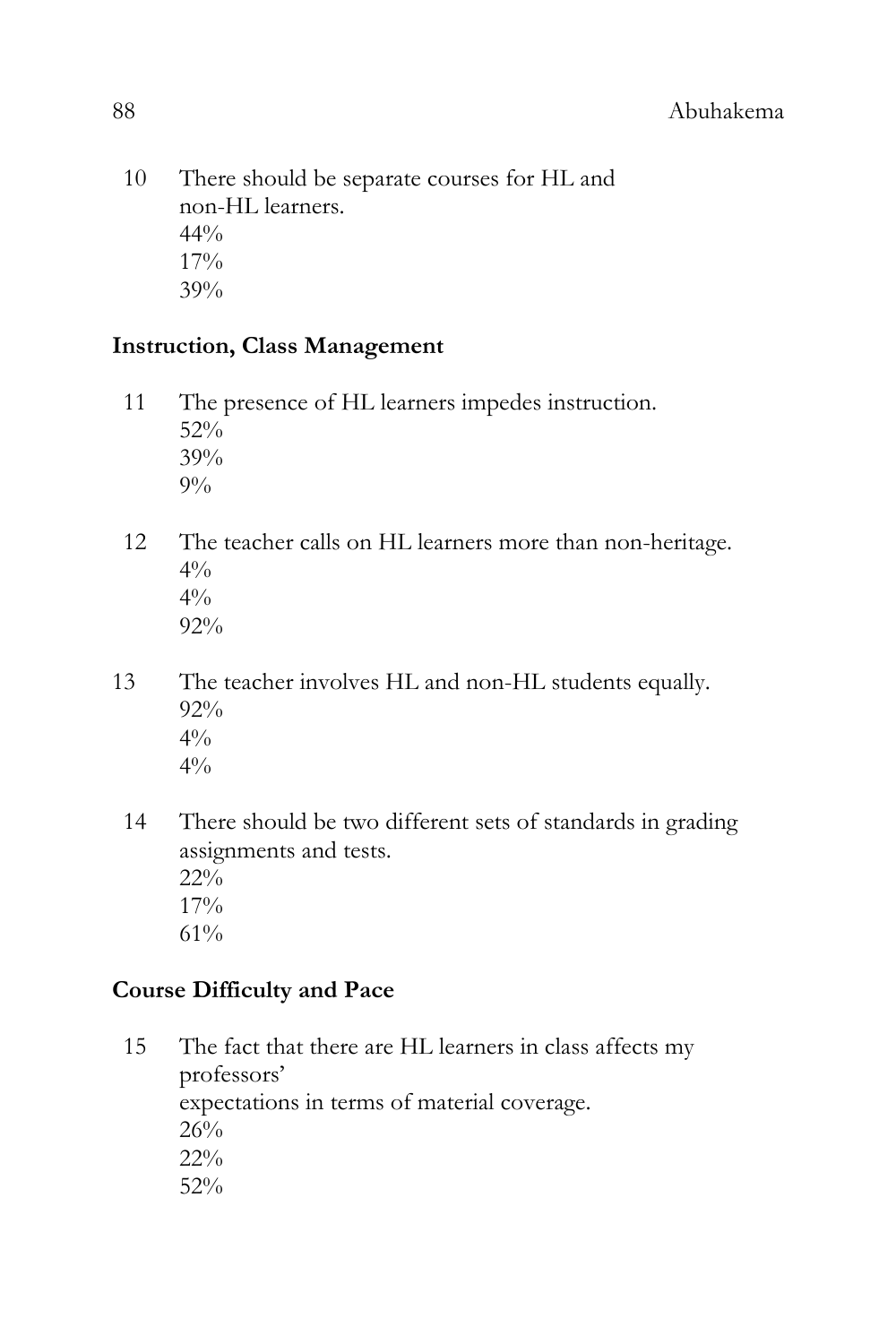16 The course pace is faster due to HL learners' presence. 26% 13% 61%

17 The course level harder due to HL learners' presence. 13% 13% 74% \_\_\_\_\_\_\_\_\_\_\_\_\_\_\_\_\_\_\_\_\_\_\_\_\_\_\_\_\_\_\_\_\_\_\_\_\_\_\_\_\_\_\_\_\_\_\_\_\_\_\_\_

Agree  $=$  responses 1 and 2; Disagree  $=$  responses 4 and 5; Neutral  $=$  3

#### *Intimidation and Motivation*

The study shows that a slight majority of the HL (65%) and non-HL learners (69%) believe that mixing is beneficial for non-HLLs, particularly in lower level classes. In terms of feeling intimidated, for example, only 35% of non-HLLs feel intimidated working in a class that has HLLs. A higher percentage (48%) of HLLs disagrees and does not feel intimated. However, 42% of these HLLs indicated that non-HLLs appear intimidated by their presence, especially when they spoke, or when "the questions are answered so easily by the Arab students," as one HLL commented on the non-HLLs' attitudes over classroom interaction. For some of the non-HLLs, the problem is not the pure presence of HLLs, but rather the presence of those who previously studied the language in earlier stages.

One student commented:

I do not have a problem with heritage speaking students [as individuals]. I have a problem with people who already have known language material starting in a beginning section [referring to heritage students with previous language background]. I feel it changes the way the course is taught whether this is done overtly or not is a different question.

In fact, a heritage student confessed of his and other HLLs' linguistic limitations and said, "Non-native students should not be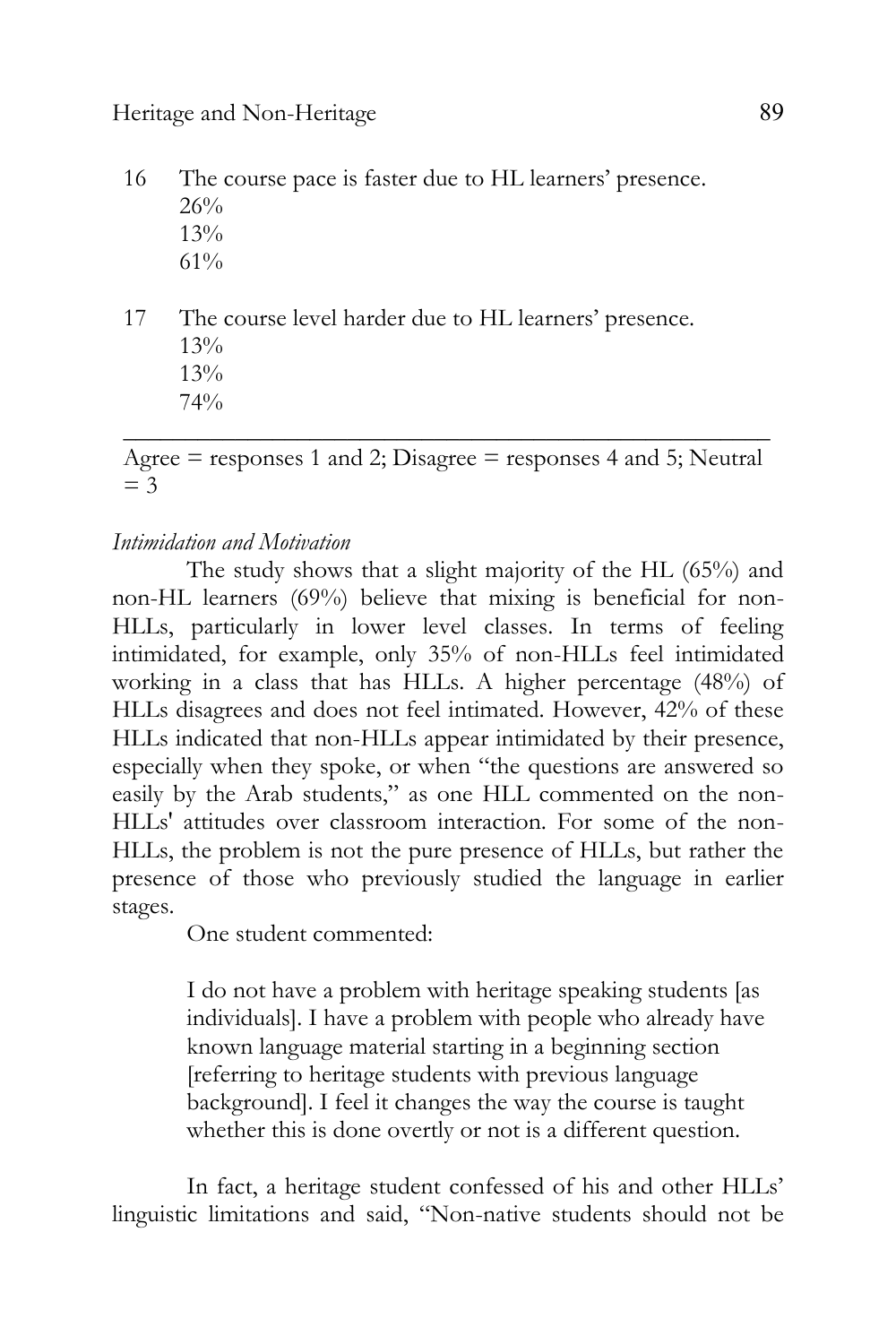intimidated by heritage/native speakers. Being a native speaker myself, I have many difficulties that the non-native speaker is excellent in."

The data revealed that the presence of the HLLs in the classroom can be a motivating factor. Among non-HLLs, 48% disagree that the presence of HLLs decreases their motivation. Only 26% agree. On the other hand, HLLs do not regard the presence or absence of non-HLLs as a motivating factor; 62% had no strong opinion. Only 24% agreed that the presence of non-HLLs decreases their motivation. In a similar vein, 74% of non-HLLs feel good about having heritage students as classmates because they are reminded that "heritage" does not mean "proficient". One student comments:

> I am motivated by non-Arab students because it shows me that even people who aren't heritage students appreciate and want to learn my language. It makes me want to learn it so much more (and appreciate it more).

In general, a majority of non-HLLs (65%) believe that having HLLs in the same class can be beneficial for their learning skills. Moreover, 69% of non-HLLs and 88% of HLLs are happy to work in a group with each other.

Additionally, the study shows that 65% of non-HLLs feel that heritage classmates respect their contribution to the class. 85% of HLLs feel that their non-heritage peers do the same. At the same time,  $68\%$  sympathize with non-HLLS in their classes because of their limited language skills in Arabic, while 94% indicated their desire to help non-HLLs.

#### *Language Skills, Culture, and Separate Tracks*

The current study shows that non-HLLs are roughly equally divided regarding separation: 46% agree, while only 39% disagree. For the HLLs, the numbers are even more closely aligned: 47% of HLLs agree that the two groups should be placed in separate tracks while 44% of them disagree.

The study shows that 65% of non-HLLs report that having HLLs in their classes is good for their language skills. In particular, 52% say that this exposure makes them more comfortable with a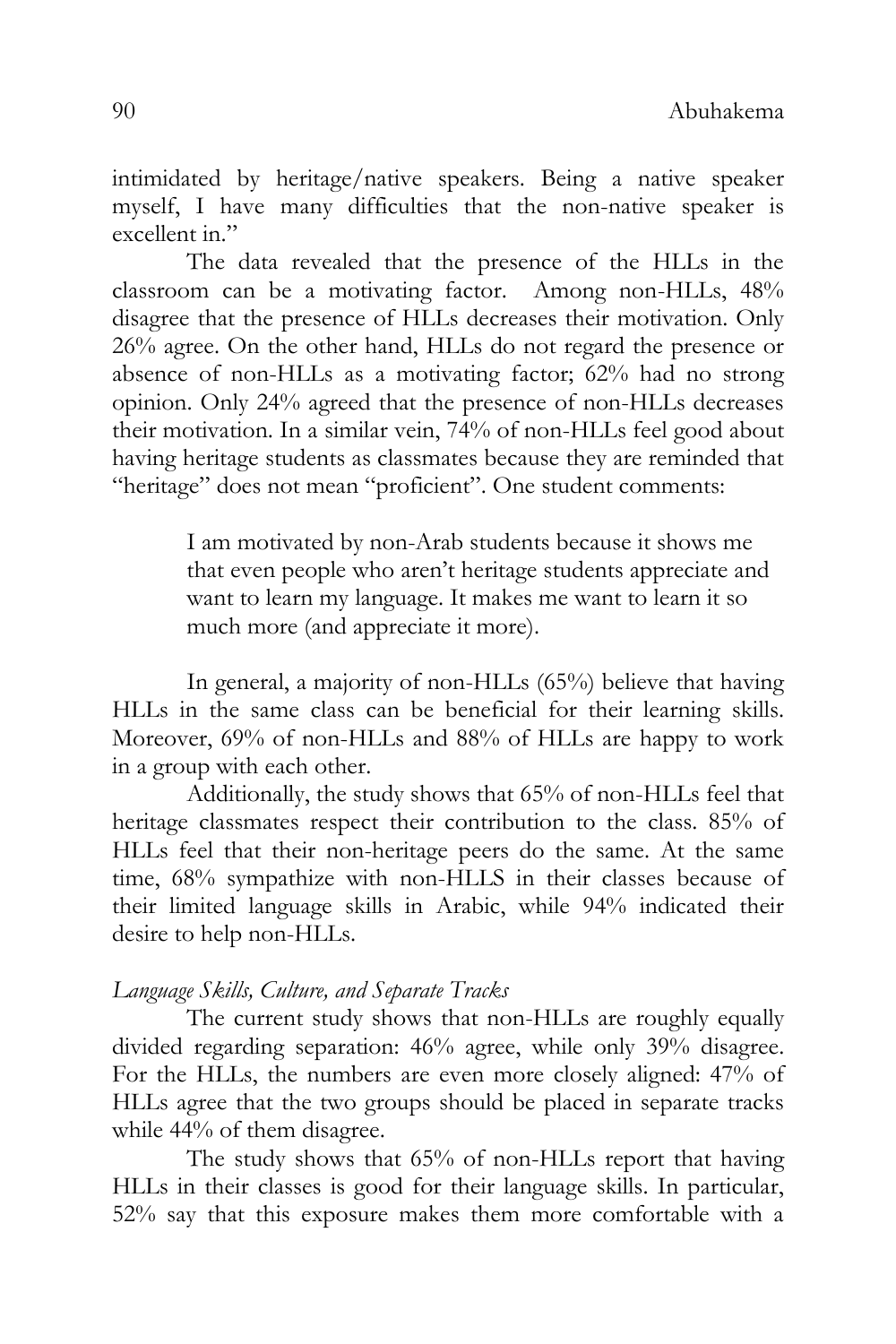variety of Arabic dialects (when presented). Yet such exposure does not always increase understanding, since 57% of non-HLLs state that they have difficulty understanding HLLs when they speak. On the other hand, 68% of HLLs showed sympathy with non-HLLs due to their limited language skills, but expressed that "…. Also the pronunciation will be better by the heritage students and that allows the non heritage student to hear the words being said correctly more often, enabling them to then repeat them," as one HLL put it.

In terms of cultural awareness, 78% of non-HLLs and 88% of HLLs agree that mixing allows them to learn about each other's cultures and offers an invaluable opportunity for cultural exchange by providing "cultural/religious insights," as one student wrote. Moreover, 79% of HLLs indicate that they can learn from the insights and contributions of non-HLLs in their courses, as one student puts it, "Both have something to bring to the table. Non heritage students usually ask questions that I would never think of asking and this helps in my understanding of the grammar of Arabic."

### *Class Management and Students' Participation*

As for class management, both groups agree that teachers involve students equally: 91% of the heritage and 91% of the nonheritage indicated that professors called equally on both student types. Also, 71% of HLLs disagree that the teacher involved non-HLLs more than HLLs. As for professors' expectations, 52% of non-HLLs and 44% of HLLs disagree that heritage speakers of Arabic in the class affects professors' expectations in terms of material coverage and thoroughness.

#### *Assessment*

This study found that 61% of non-HLLs and 53% of HLLs disagree that there should be two different sets of standards in grading assignments. A student comments:

> … as far as the grading system be corrected, it must be understood that although we are heritage speakers what I understand from this is that we have absorbed much of our culture and colloquial language only because we have been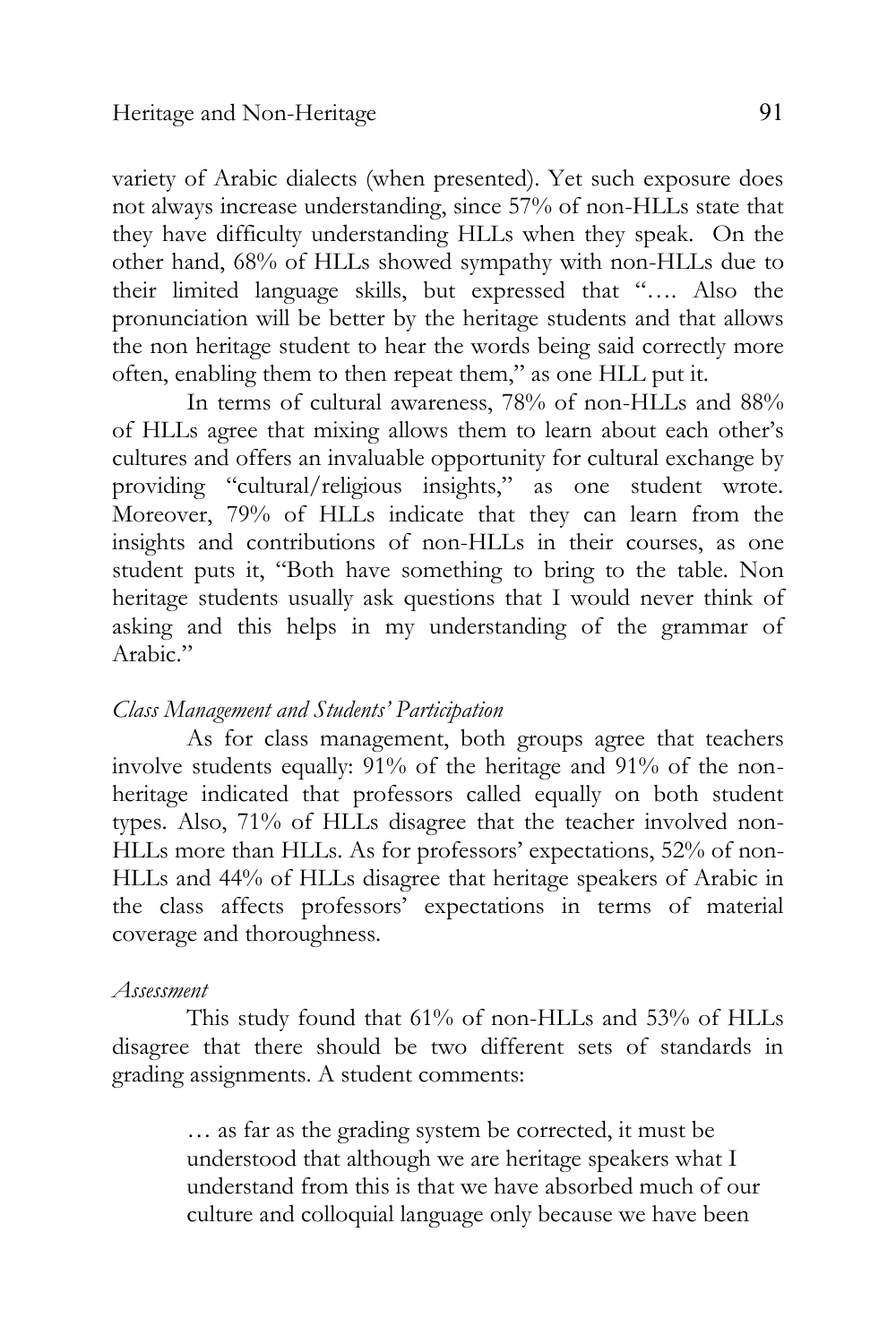exposed to it. But as far as I actually learn the language reading and speaking it fluently for that matter, we are very much at the same level as those non heritage students. Students are neutral about their grades.

HLLs are aware of, and sensitive to, the limitations of non-HLLs learning Arabic. As a result, 79% of HLLs disagree that they feel impatient sometimes when non-HLLs try to express their ideas in Arabic.

#### *Course Pace, Difficulty and Material Coverage*

In terms of course pace and difficulty, 77% of heritage students disagree that the pace of the course is slower due to the presence of non-heritage students. "A few of the non heritage students believe the course is too hard and fast because heritage students are present. Non heritage or heritage, Arabic isn't the easiest subject, and without dedication, studying it makes it even harder." said a heritage student. 74% of non-HLLs expressed as similar sentiment.

Also, 61% of non-HLLs disagree that the course would be faster without heritage learners, and, moreover, 74% disagree that it would be harder. As for presentation and content, non-heritage students are divided. 77% of HLLs disagree that the level of the course is less challenging because of the presence of the non-heritage students.

### **T-Test Results**

To find out if there are any significant differences between heritage and non-heritage learners when compared in terms of the items that overlap between the two questionnaires, independent sample t-tests were used. Table 4 shows the t-tests results.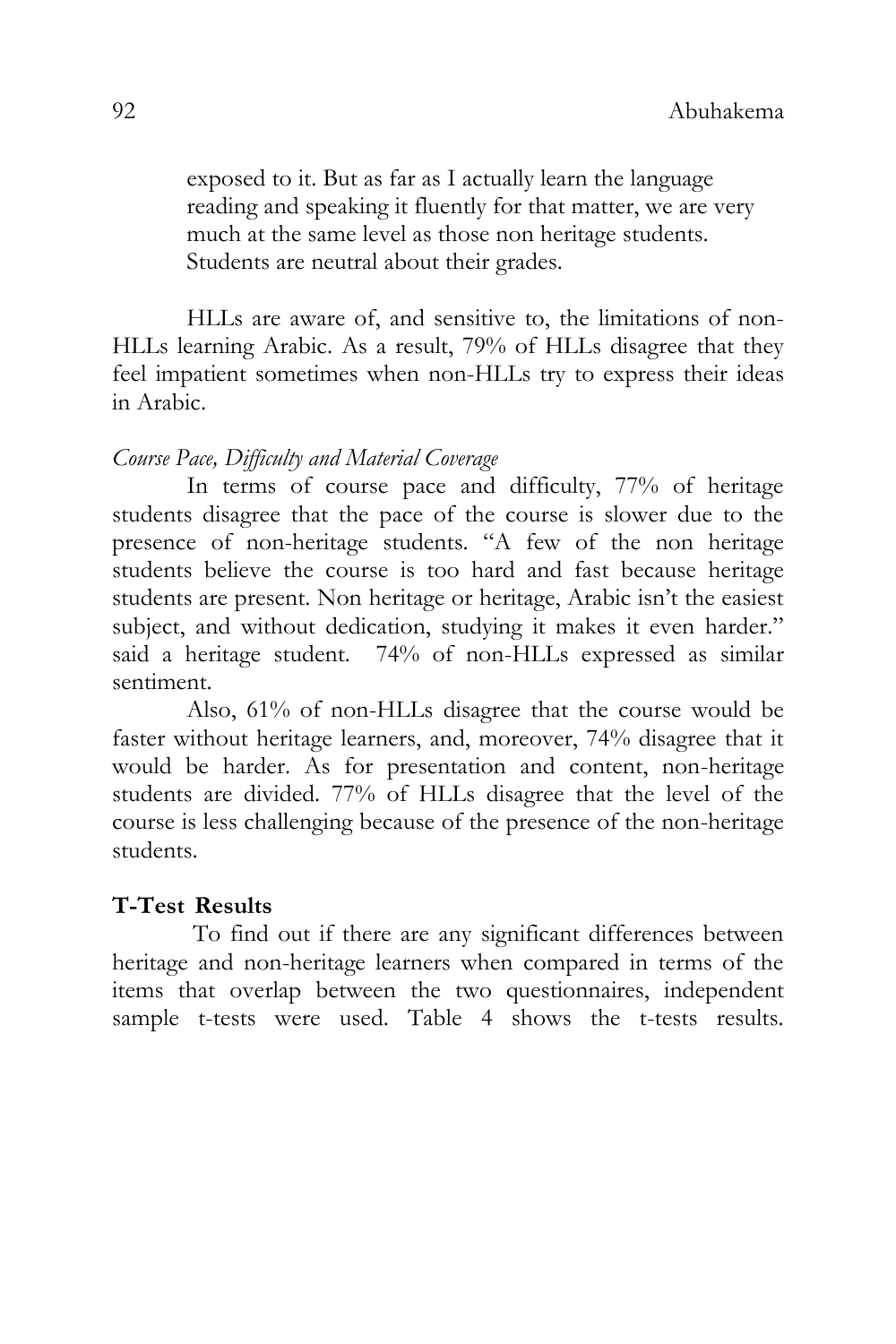| <b>Factor Name</b>        | T        | $Sig(2-tailed)$ | Mean Diff. | Std. Error Diff. |
|---------------------------|----------|-----------------|------------|------------------|
| Intimidation              | 0.64     | 0.52            | 0.19       | 0.29             |
| Motivation                | $-5.36$  | 0.00            | $-1.3$     | 0.24             |
| Working with Others 1.75  | 0.09     | 0.38            | 0.22       |                  |
| <b>Cultural Awareness</b> | 1.21     | 0.23            | 0.25       | 0.21             |
| Professor's Expectations  | $-0.20$  | 0.84            | 0.06       | 0.31             |
| Separate Tracks           | $-0.42$  | 0.68            | $-0.15$    | 0.37             |
| Grading Criteria          | 0.61     | 0.55            | 0.17       | 0.28             |
| Calling on Students       | 9.37     | 0.00            | 2.36       | 0.25             |
| Involvement of Students   | $-10.29$ | 0.00            | $-2.3$     | 0.22             |
| Course Pace               | $-2.19$  | 0.03            | $-0.57$    | 0.27             |
| Course Difficulty Level   | $-0.70$  | 0.49            | $-0.16$    | 0.22             |
| Others' Contribution      | 1.54     | 0.13            | 0.32       | 0.21             |

Table 4. Independent Sample T-Test for Equality of Means Results (HLLs and Non-HLLs)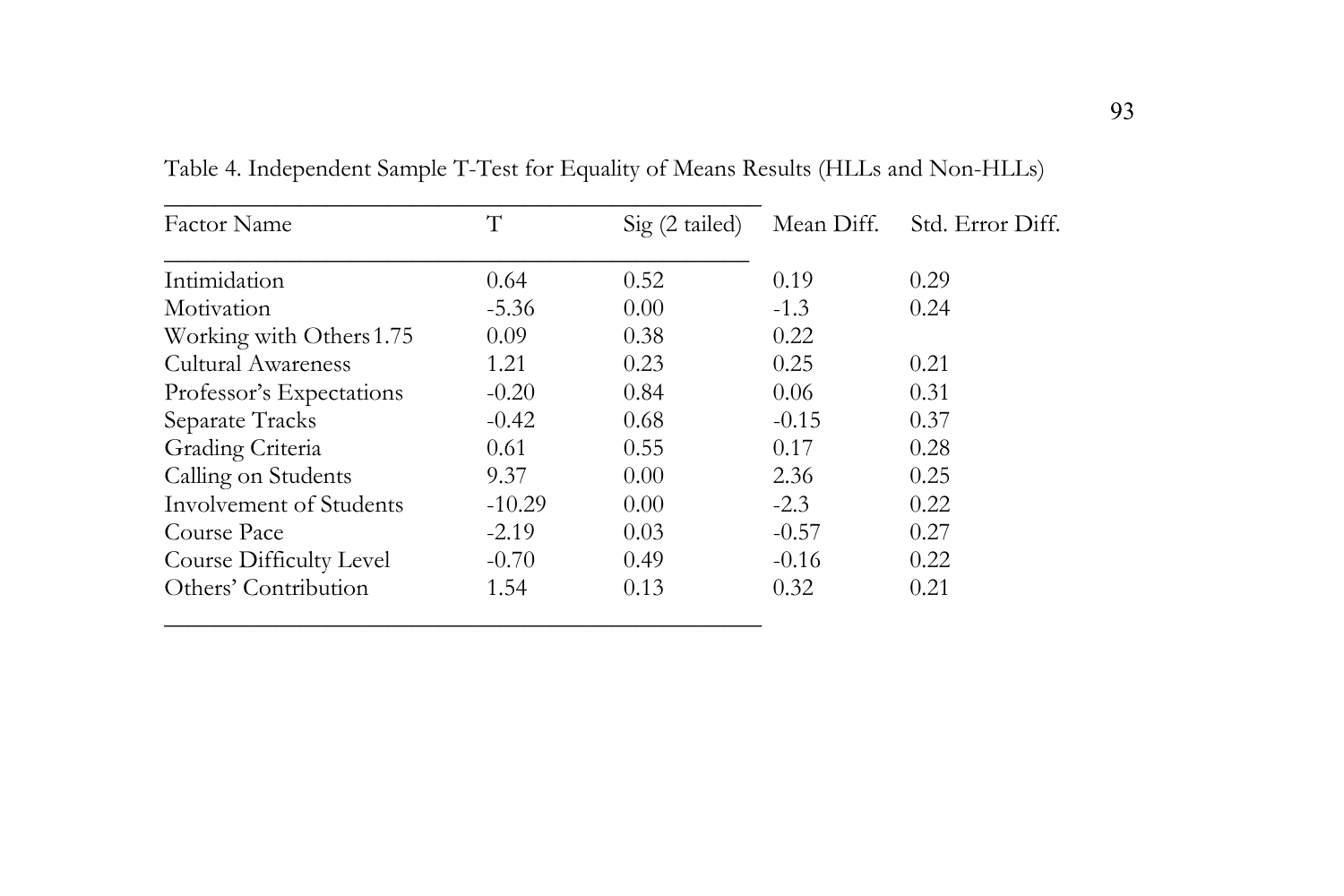The independent samples t-tests results show that there is a significant difference between the two groups at the level of  $p<05$  in four factors. There is no significant difference in the motivation level between the two groups' perceptions of being mixed. Also, the difference is insignificant when it comes to professor's calling on students of either type equally, or involving heritage students more than non-heritage students. Finally, the two groups do not differ significantly in the course pace variable. Both feel that the pace would still be the same if they were to be separated. There was no significant difference in the remainder of the factors.

#### **Discussion**

Research suggests that one of the drawbacks of mixing heritage and non-heritage students is the intimidation experienced by non-heritage students, especially when they want to speak. This is because of HLLs' familiarity with the language sound system and/or more advanced oral proficiency level (Kagan & Dillon, 2001; Mazzoco, 1996). Results of the current study suggest that the presence of HLLs in the classroom intimidates 9 non-HLLs students, and does not intimidate 12 students. While the intimidation can be justified for the former as previously shown, the lack of intimidation for the latter may be a result of the exposure these students may receive outside the classroom being friends or acquaintances with HLLs. Since 60-70% of the Arabic class population comes from an Arabic-speaking background, their presence in the university is salient, and they do not constitute a marginalized group. Such interaction may result in satisfactory learning experience as suggested by Li & Duff (2000). Secondly, lack of intimidation may be related to the fact that heritage students struggle with speaking and learning MSA, just as non-HLLs do, since it is not their mother tongue. MSA is a variety that most heritage students may not have learned or experienced and constitutes a common challenge for both groups alike. Valdes (2005) pointed out that there was a similar problem with Spanish heritage students who had difficulty learning grammar and textbook vocabulary, a result of the sociolinguistic situation of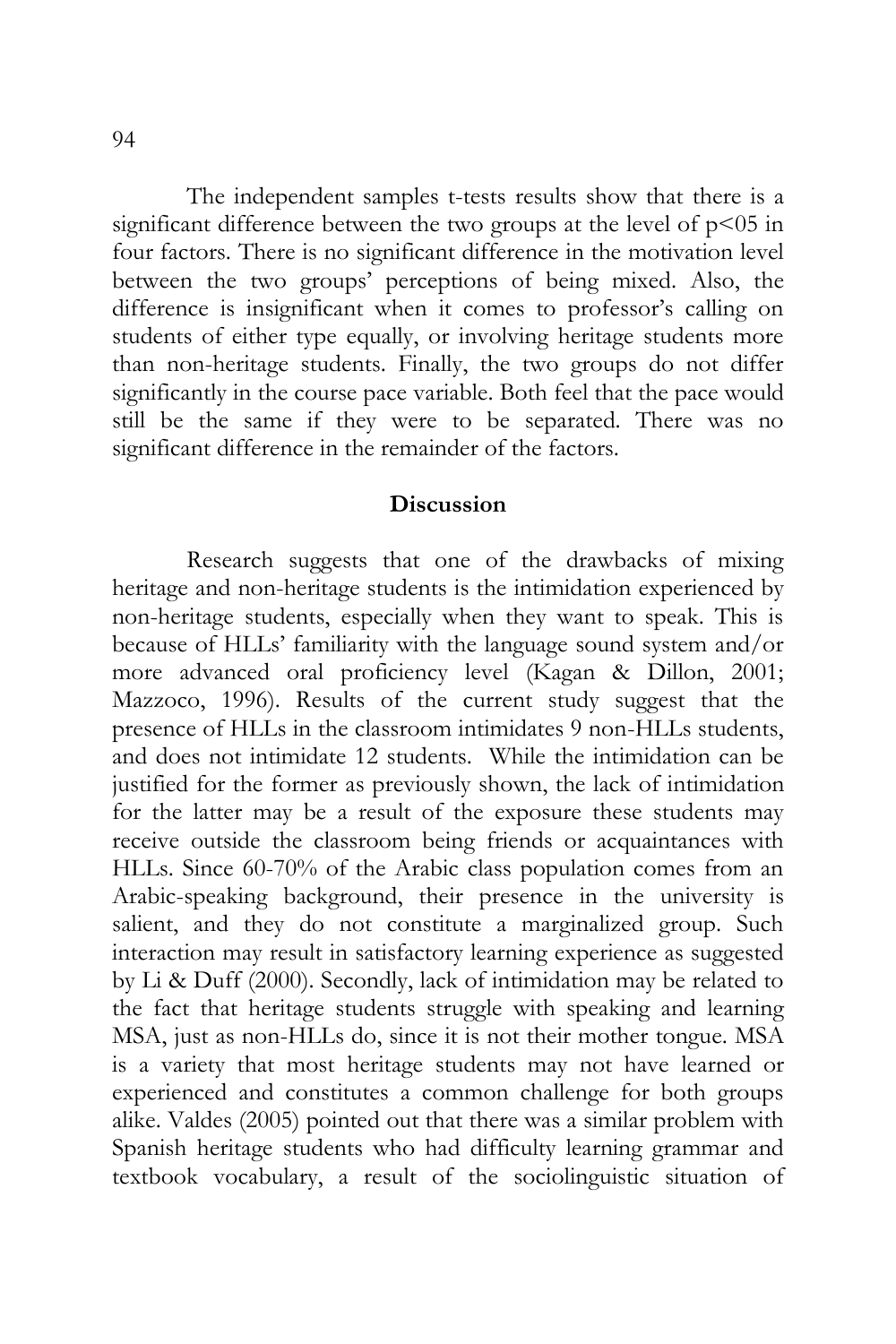diglossia. While it is true that some heritage students can speak Arabic, they are still on the same or similar level with non-heritage learners when it comes to MSA. Heritage students may feel intimidated too, because the emphasis is on MSA, which may create a conflict in student's confidence and motivation to learn and retain the language (S'hiri, 2004). Furthermore, non-HLLs may have come to the conclusion that this is the reality of the language classroom, and thus feeling intimidated and uncomfortable will not resolve any discrepancies or gaps in the language levels. Although the results are not certain, the suggestion of an impact warrants further study to provide more definitive conclusions.

 Since many of HLLs come with a language background (18 always spoke Arabic at home, 14 spoke it sometimes, and only 4 did not speak it), non-HLLs may have felt or even found their presence beneficial, at least in the lower level classes. More exposure to the sound system and pronunciation is warranted. Although HLLs do not view much benefit in having non-HLLs present in their class, they do not see any harm. To HLLs, the presence of non-HL learners is part of the classroom setting. In fact they may have felt motivated, since they witnessed other students from other backgrounds learn their language, despite the negative stereotypes with which Arabic is associated.

It is interesting, however, and may seem contradictory, that non-HLLs think that the presence of HLLs impedes their learning. This is in agreement with what was proposed by Kagan & Dillon (2001). In this situation, it is assumed that HLLs with a higher level of proficiency in one of the dialects may feel more comfortable speaking their dialects, at least with each other, and even with non-HLLs. It is harder for them "to break the habit" as one student put it. To the latter, this proved to impede their learning. Non-HLLs do not have the same level of proficiency HLLs may have. Furthermore, they may feel embarrassed to speak in front of someone who spoke the language for some time, or even their whole life. Beyond the dialect issue, students may sense that the teacher is taking extra time to address the needs of two separate groups, or that HLLs are bored with the material or pace of the class. Finally, since the focus is on MSA, the teacher may be focused on correcting HLLs' errors that are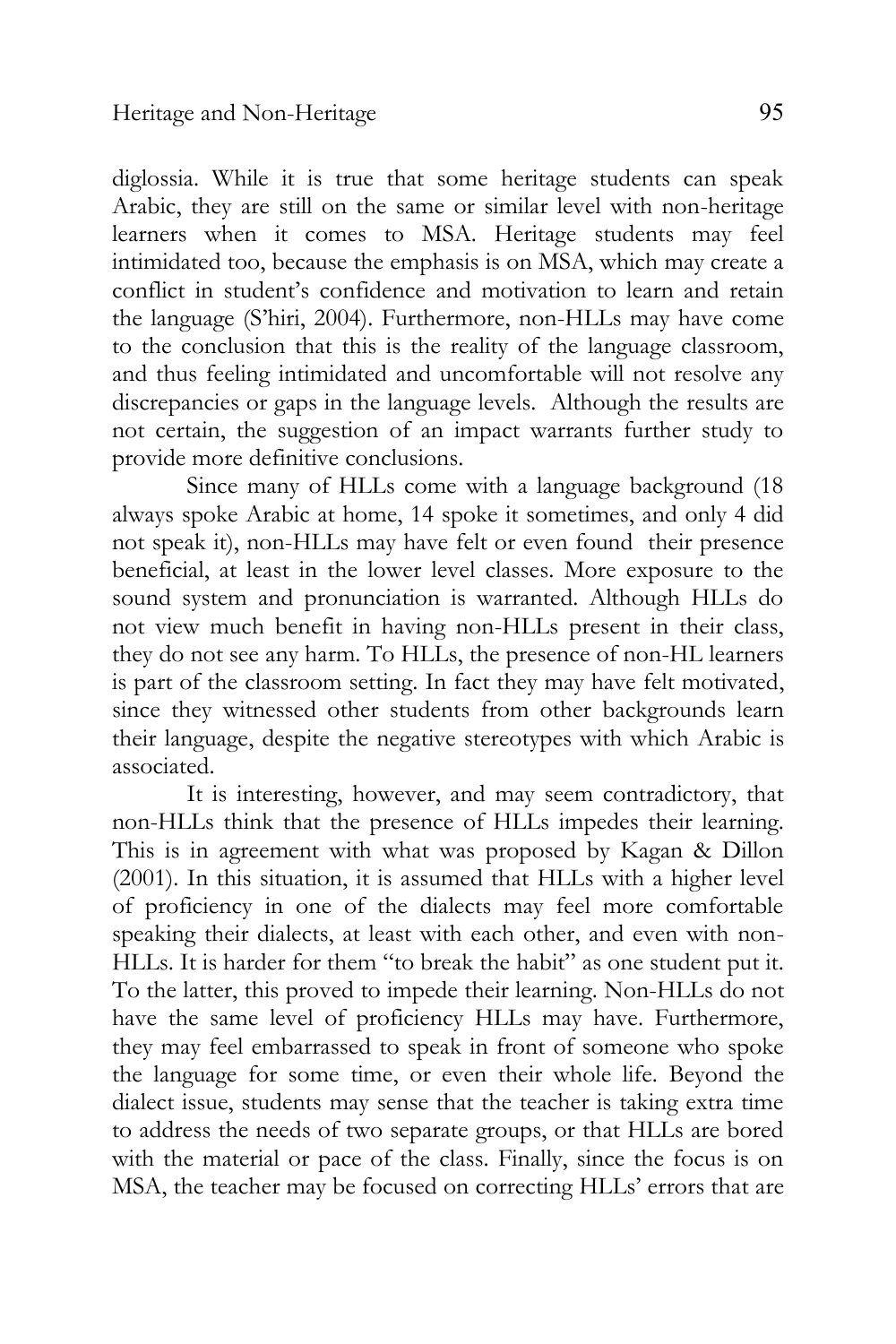of a different nature as that of non-HLLs' errors, and encourage them to conform the rules of MSA.

As for involving either group more than the other, it is clear that the three teachers (at least in this institution) are aware that even unintentional bias towards either can be detrimental. The focus on heritage students will alienate non-heritage students and make them feel that they do not belong. On the other hand, focusing attention on non-heritage students will give heritage students the impression that the class is not designed to accommodate their needs.

As for the course pace, difficulty and material coverage, and with more than half of the student population being heritage, both groups had similar beliefs to a great extent. The majority believe that the pace, difficulty, and material coverage would not be different without heritage learners. As noted earlier, to many of these HLLs, MSA is a new subject with which they struggle, since they come from households where dialects may be spoken. Even if some have more advanced oral skills in their dialects, this may even hinder their language learning, since the focus of instruction in the classroom is to develop proficiency in MSA. Spoken dialects may interfere negatively in the learning process. It also seems that instructors may also have been aware of this yet did not assume that heritage learners knew about their lesson more than non-HLLs and thus both groups had similar beliefs.

Having two sets of assessment criteria in grading students' assignments was not an attractive idea. Students do not feel strongly about having two sets of assessments or criteria in grading assignments. One reason for this is that students did not witness any major difference in their grades factoring in their prior oral linguistic background. The assumption by some HLLs that enrolling in Arabic language course will guarantee a good grade is not founded. As one of their instructors, the researcher found that their overall grades had normal distributions. Outliers did exist, but that is the case in most language and non-language classes.

As for having separate classes, post-secondary institutions tend to separate HL and non-HL learners into two separate tracks when possible. First, it is assumed that HL learners have more advanced linguistic skills. Secondly, HL learners are assumed to be able to learn the target language at a more accelerated pace (Kondo,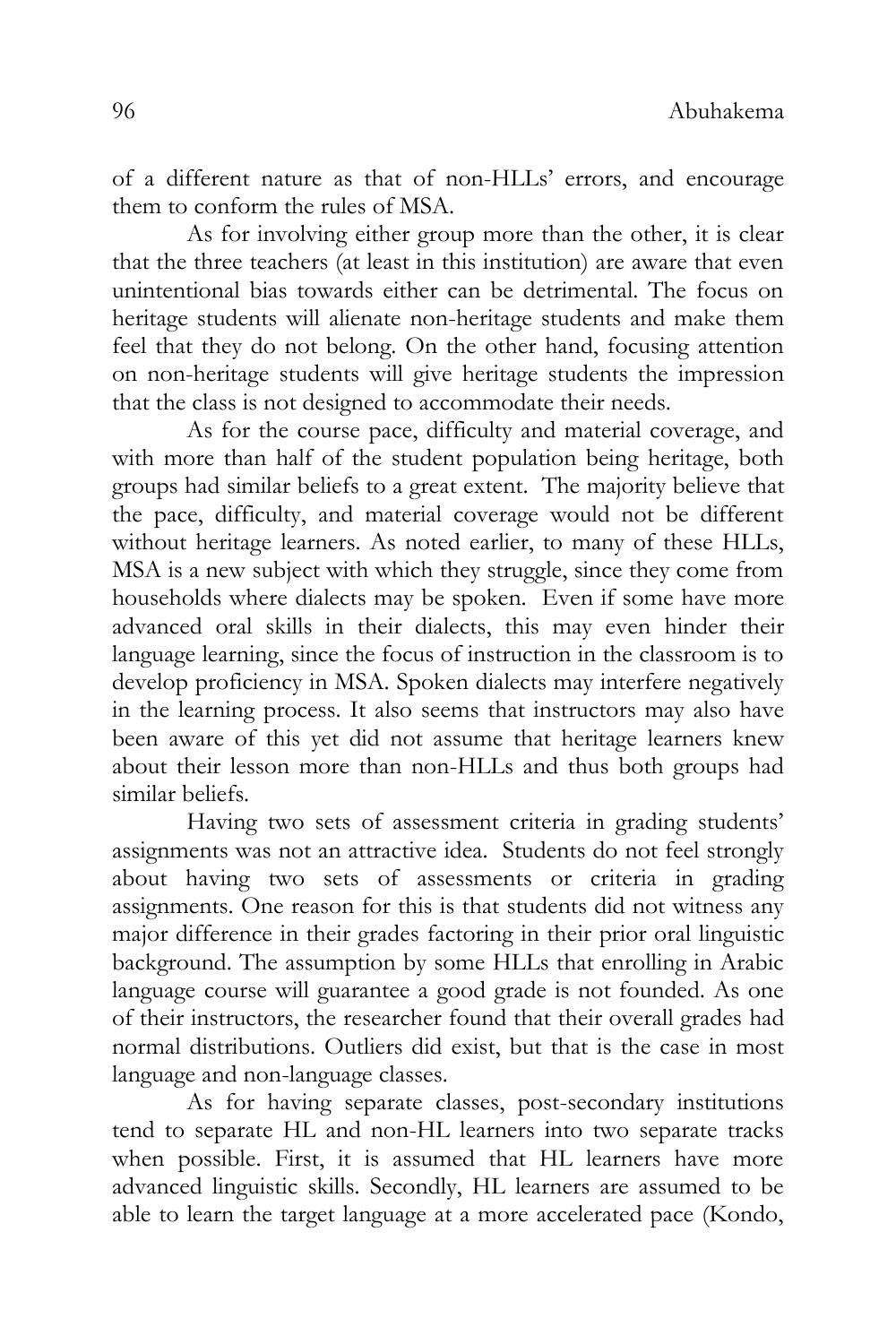2005). Placement tests have been created to identify HLLs who have advanced language skills (Xiao, 2006). Nonetheless, Kondo suggested that most of these tests are descriptive, and research investigating the effectiveness and appropriateness of these tests is minimal. In a study of Japanese Heritage and Foreign Language learners, Kondo (2005) found striking similarities in language use and skills among the two groups. Moreover, separate tracks usually exist at lower language levels and emphasize literacy skills. According to Ke (1998), the creation of separate tracks is based on an uninvestigated assumption, namely, that HLLs learn literacy skills quickly and their skills will match those of non-HL learners in a short period of time. This assumption needs to be validated through empirical data (Ke, 1998; Kondo, 2005). Mazzocco (1996) maintained that heritage learners come with a linguistic and cultural wealth that should not be neglected. Valuing the cultural resources of the HLLs will increase their self-esteem and will make them appreciate their skills. According to Scalera (2004):

> recognizing what students know, asking for their contributions and support, helpseveryone. As teachers, we can learn more about the language and culture we are teaching, other students will learn to have respect for an actual speaker of the language, and heritage speakers will feel recognized and supported for the cultural knowledge and linguistic skills they bring to the class (p.3-4).

However, not all heritage learners are culturally well-versed. In fact, some may be unaware of the basic facts about their culture. The fact that some may know about the food and clothing items does not make them rich cultural resources. In this study, the fact that slightly over half (65%) of HLLs feel mixing is beneficial and that 52% of non-HLLs feel the presence of HLLs with advanced language skills impedes their instruction may indicate that that either group does not feel strongly about mixing or separation as a necessity and that they could adjust to either situation.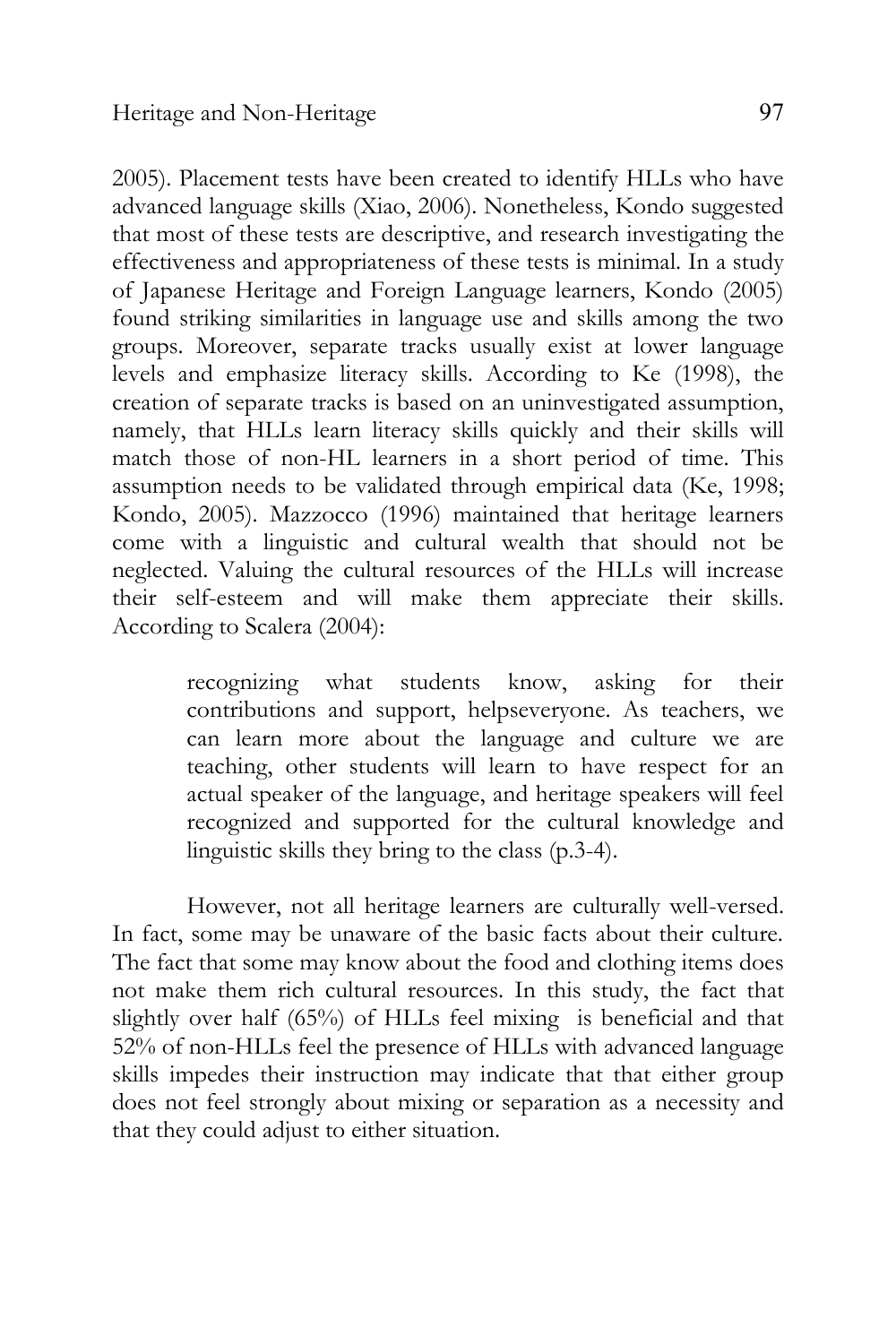### **Conclusion and Implications**

The current study examined the students' inter and intragroup beliefs, attitudes, and perceptions in combined Arabic classrooms. Although the focus of the study was the students of Arabic, its implications may be relevant to other Less Commonly Taught Languages (LCTLs), languages where heritage and nonheritage language learners are combined and taught in the same language setting. The study showed that as there are disadvantages to combined Arabic classes, there are also benefits. On the one hand, HLLs start to appreciate their heritage skills and thus increase their self-confidence. They also learn from the input non-HLLs may bring to the classroom as foreign language learners. On the other hand, non-HLLs will be exposed to native or near native pronunciation and speech, will experience a type of immersion environment (at least in lower level classes), and will acquire cultural knowledge (when and if available). The study showed that Arabic combined classrooms are peculiar and are different from other languages in that the focus is on MSA. HLLs and non-HLLs learn the same language and thus both may struggle, and feel intimidated.

The study showed that students are divided on the issue of separation, and it seems that the diglossic situation plays a big role in students' perceptions of separation. While non-HLLs may believe that they should be separated from HLLs due to their assumed advanced language proficiency, particularly in listening and speaking, HLLs may not feel the same as their proficiency in MSA is basic, and therefore should take beginning classes with non-HLLs. Secondly, since heritage students are numerous on this campus, they may have a strong connection with non-heritage learners and thus would welcome having them in the same classes.

The results of the current study may alleviate some of the educators' concerns about combined Arabic classes, and all languages in which there is a balanced population of HLLs and Non-HLLs (which are essentially all LCTLs), as HLLs come to the classroom with similar linguistic backgrounds. However, research may not solve all the issues discussed in this study completely, since part of the problem can be related to students' needs, expertise in heritage language development, budgets or the availability of infrastructures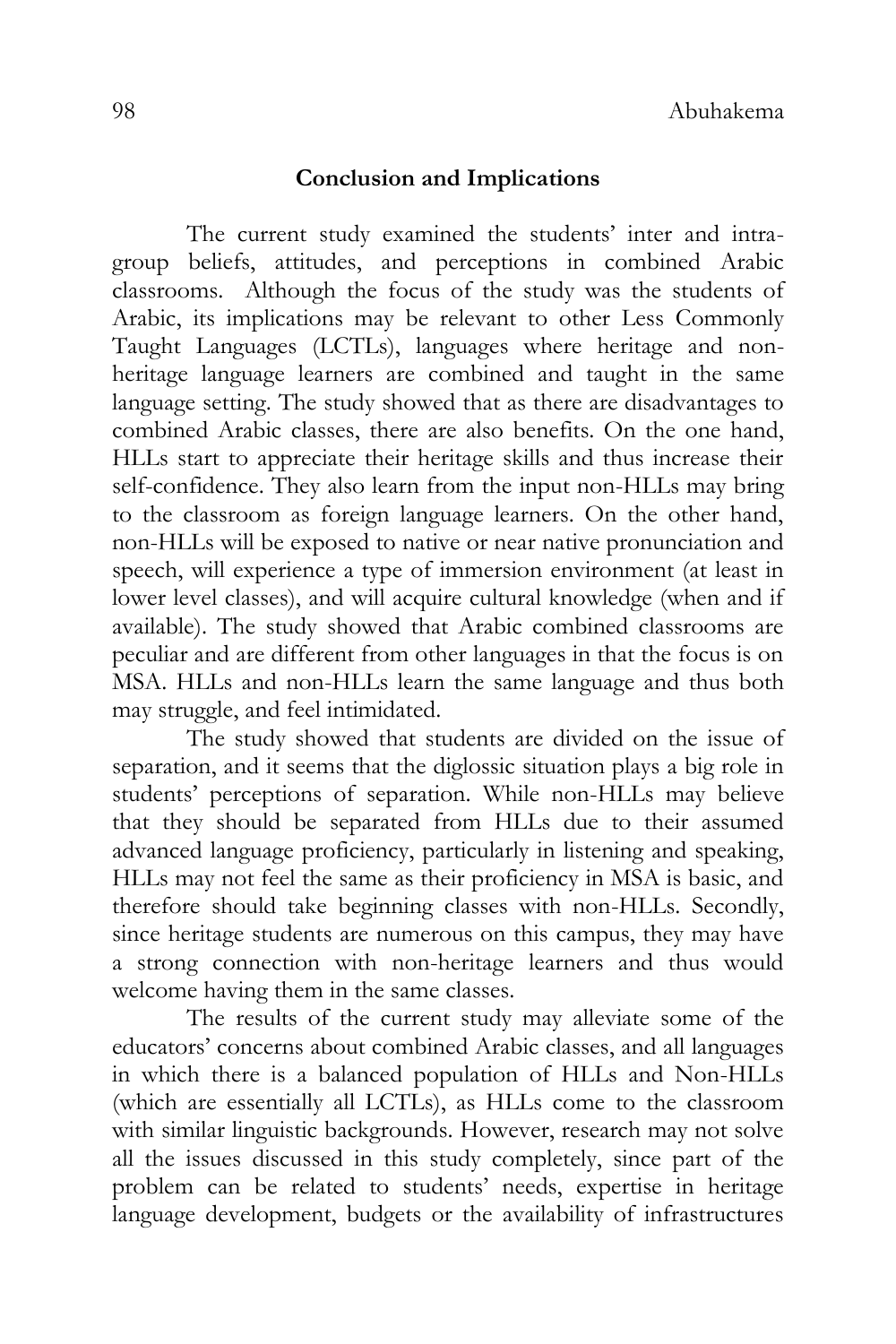required to meet each group's needs. Also, until educators agree on the best way to teach combined classes, teachers will need to develop and pilot materials based on the existing research findings and best teaching practices. They will also need to educate themselves on the principles of heritage language education. Differentiating instruction to some extent to suite each group can be implemented to resolve the problem even partly and temporarily. However, differentiating instruction requires performing background assessment, differentiating content, and means of evaluation.

As the role of instructors is instrumental in combined language classes, one implication of the study is that teachers can create a more engaging environment in a combined language classroom setting by using the "situated learning" model. Through this model, learning becomes a process of engagement that creates a "community of practice," where learning becomes a social activity rather than an individualistic task (Lave & Wenger, 1991; Wegner, 2000). In so doing, HLLs and non-HLLs will interact regularly regarding a passion or a concern they both share.

However, as Arabic curricula design witnesses a major shift where dialects are being integrated, the dynamics of the combined classroom will inevitably change. While HLLs may not shy away from using their dialects in the classes anymore, non-HLLs may find HLLs' presence more useful to their learning as they are learning a variety their classmates use. They may also feel intimidated due to their peers' higher oral proficiency. Furthermore, the fact that Arabic dialects vary lexically, morphologically, syntactically, and phonologically, HLLs who have a language background in a different dialect from the one being taught or that their peers may use will find themselves at a disadvantage. Arabic educators and practitioners will find a different dilemma to address.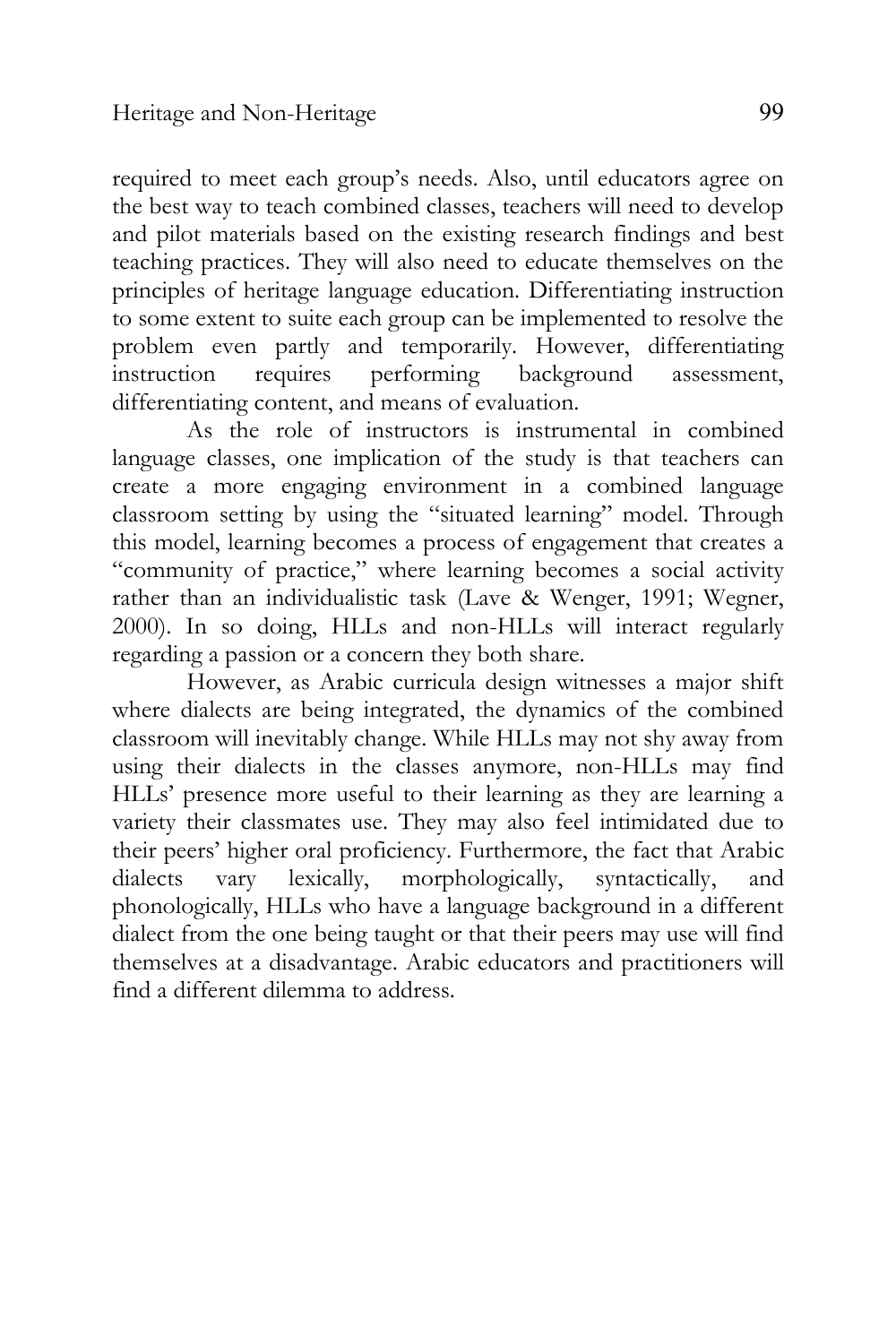## **Limitations of the Study and Future Research**

This study surveyed students' beliefs and feelings in combined Arabic classes in only one institution where the rate of HLLs in language classrooms is high. Results may not be generalizable to other combined classes of Arabic. Future research should examine beliefs of students who experienced both separated and mixed language classes. Research will also need to focus on the learners' needs so that instruction can be differentiated to suit the needs of each group independently.

In the setting where the study was conducted, non-heritage learners may have had a bias and thus skewed responses due to their exposure to heritage students and Arab culture. Studies in other areas where the same rate of exposure does not take place are also needed. Since the conclusions of the study are based on students' beliefs and perceptions, heritage and non-heritage teachers' perspectives and attitudes towards HLLs and their language varieties in speaking and writing as well need to be researched to validate such conclusions.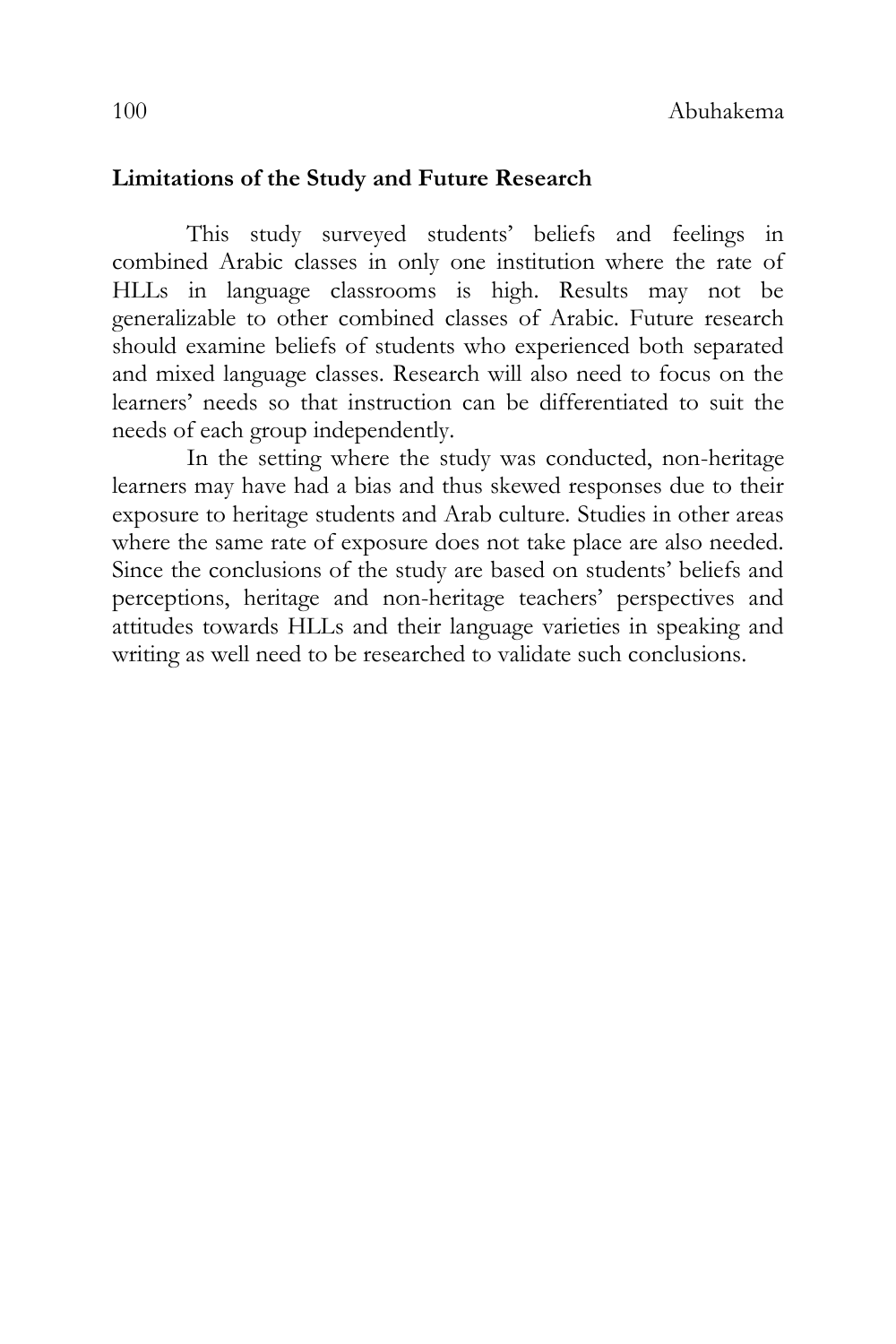#### **References**

- Bale, J. (2010). Arabic as a heritage language in the United States. *International Multilingual Research Journal*, 4(2), 125-151.
- Cho, G. (2000). The role of heritage language in social interactions and relationships: Reflections from a language minority group. *Bilingual Research Journal*, 24(4), 369-384.
- Cho, G., Krashen, K., & Shin, F. (2004). What do we know about heritage languages? What do we need to know about them? *Multicultural Education*, 11(4), 23-26.
- Dörnyei, Z. (2000). Motivation in action: Towards a process-oriented conceptualization of Student Motivation. *British Journal of Educational Psychology, 70*,519-538.
- Dörnyei, Z., & Kormos, J. (2000). The role of individual and social variables in oral task performance. *Language Teaching Research 4*(3), 275-300.
- Cummins, J. (2005). A proposal for action: Strategies for recognizing heritage language competence as a learning resource within the mainstream classroom. *The Modern Language Journal*, 89, 585-592.
- Gordon, L. (2006). Interest in learning Arabic soars: As global events focus on the language, students at U.S. colleges are lining up for classes, but instructors are in short supply. Retrieved April 15, 2011 from http://ktla.trb.com/news/ktlaarabic,0,7426016,print.story?coll=ktla-news-1
- Ibrahim, Z., & Allam, J. (2006). Arabic learners and heritage students redefined: Present and future. In K. Wahba, Z. Taha & L. England (Eds.), *Handbook for Arabic language teaching professionals in the 21st Century* (pp. 437-446). NY: Lawrence Erlbaum.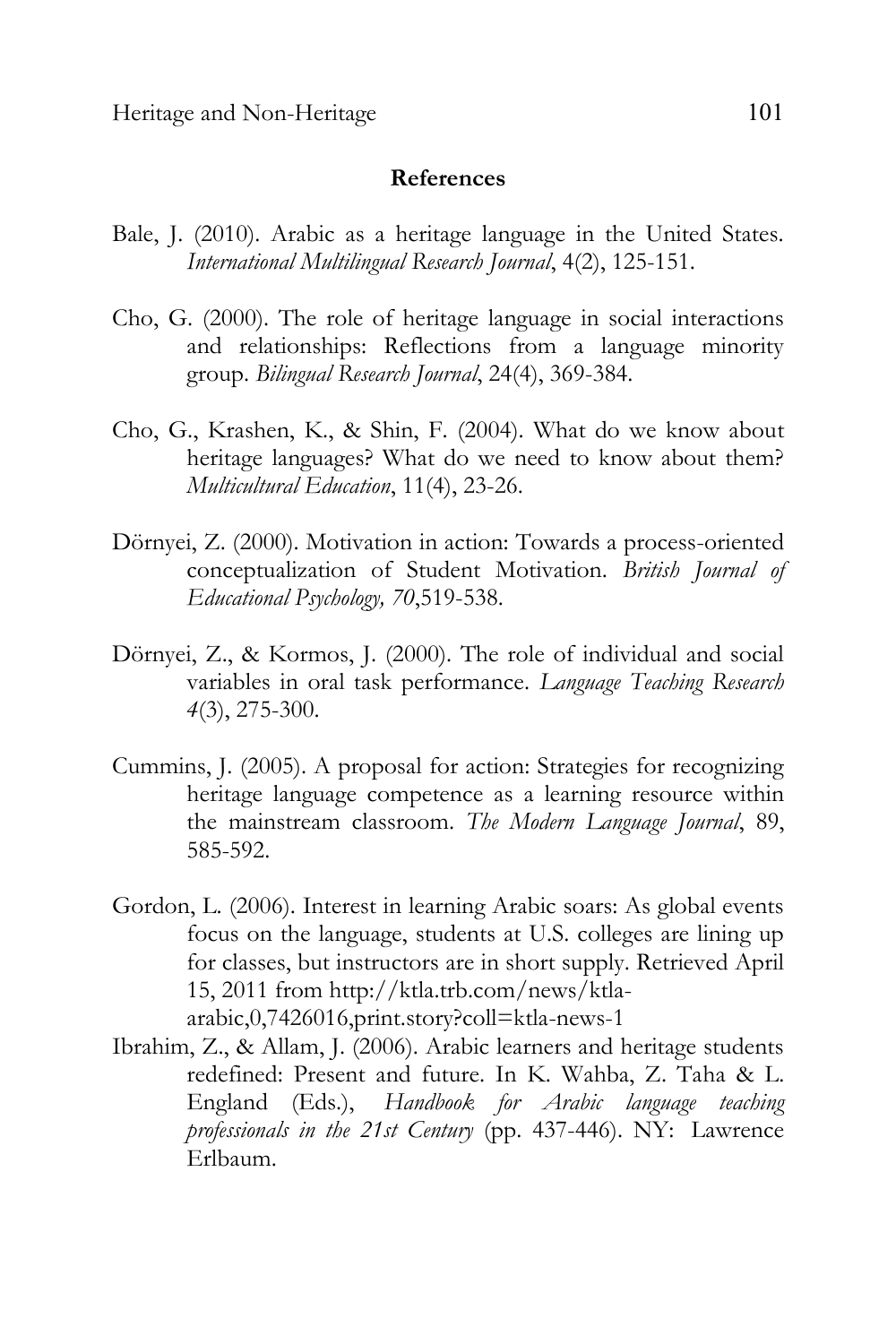- Fisherman, J. (2001). 300-plus years of heritage language education in the United States. In K. Peyton, D. Ranard, & S. McGinnis (Eds.) *Heritage Languages in America: Preserving a National Resource Language in Education: Theory and Practice*. (pp. 87-97). McHenry, IL & Washington, D.C.: Delta Publishing Company and Center for Applied Linguistics.
- McGinnis, S. (2005). More than a silver bullet: The role of Chinese as a heritage language in the United States. *The Modern Language Journal*, 89, 592-594.
- Modern Language Association (2009). Enrollments in Languages Other Than English in United States Institutions of Higher Education.
- Kagan, A. and Dillon, K. (2001). A New perspective on teaching Russian: Focus on the heritage learner. *The Slavic and East European Languages*, 45(3), 507-518.
- Ke, C. (1998). Effects of language background on the learning of Chinese characters among foreign language learners. *Foreign Language Annals,* 31, 91-100.
- Kondo-Brown, K. (2005). Heritage language instruction for postsecondary students from immigrant backgrounds. Retrieved on March 1, 2011 from http://www.international.ucla.edu/cms/files/kondo\_brown. pdf
- Kondo-Brown, K (2005). Differences in language skills: Heritage language learner subgroups and foreign language learners. *The Modern Language Journal*, 89, 563-581.
- Kono, N. and McGinnis, S. (2001). Heritage languages and higher education: Challenges, issues, and needs. In K. Peyton, D. Ranard, & S. McGinnis (Eds.) *Heritage Languages in America: Preserving a National Resource Language in Education: Theory and Practice*. (pp. 197-207). McHenry, IL & Washington, D.C.: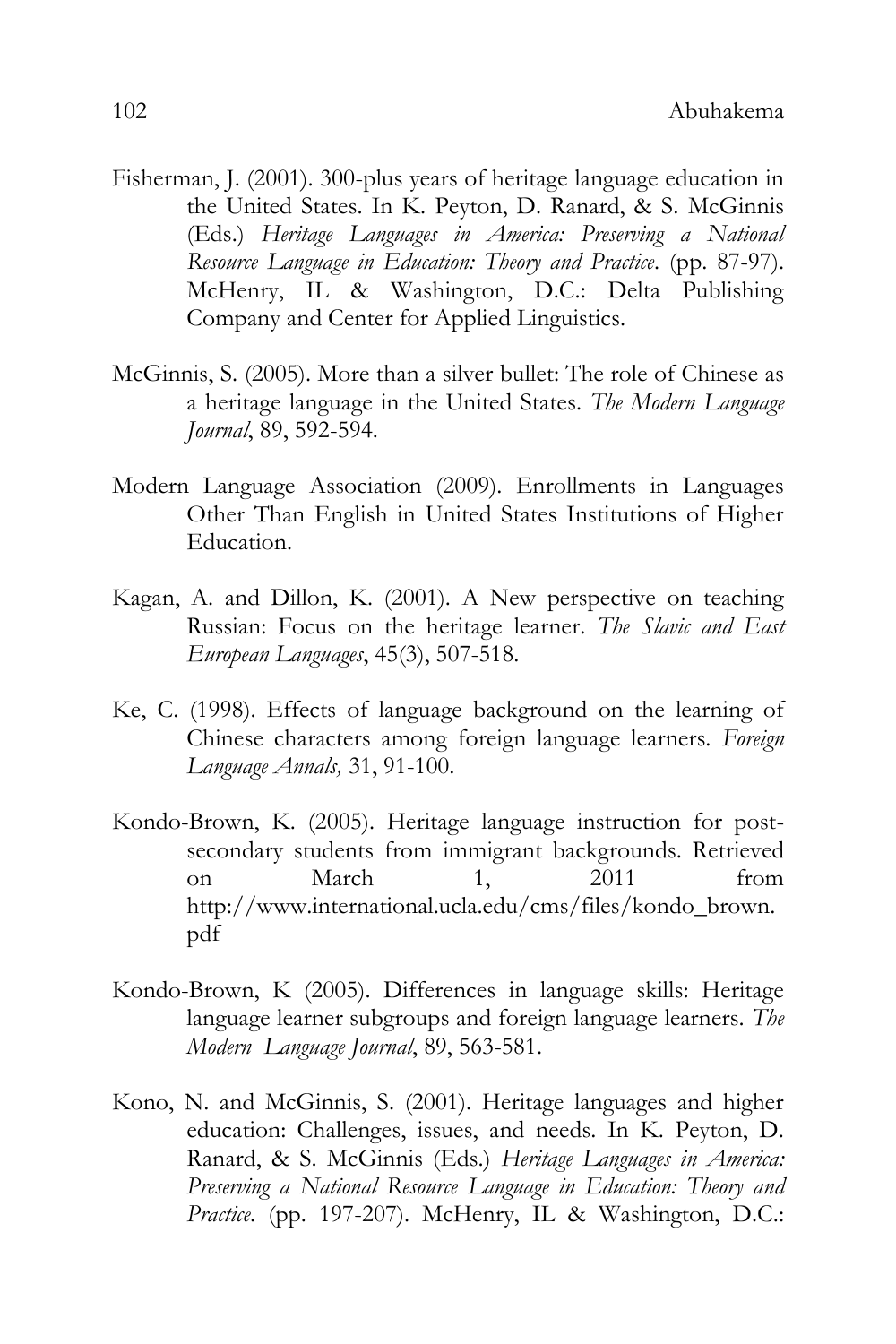Delta Publishing Company and Center for Applied Linguistics.

- Lave, J. and E. Wenger (1991). *Situated learning: Legitimate peripheral participation*. Cambridge, Cambridge University Press.
- Mazzocco, E. (1996). The heritage versus the non-heritage language learner: The five college self-instructional language program's solutions to the problem of separation or unification. *ADFL Bulletin*, 28, (1), 20-23.
- Ryding, K. C. (2006). Teaching Arabic in the United States. In K. M. Wahba, Z. A. Taha, & L. England (Eds.) *Handbook for Arabic language teaching professionals in the 21st century* (pp. 13-20). London: Lawrence Erlbaum Associates.
- Scalera, D. (2003). The invisible learner: Unlocking the heritage language treasure. *Language Association Journal*, 55(2).
- Scalera, D. (Producer). (2002). *I Speak Arabic.* [Documentary videotape]. (Available from Diana Scalera, 285 Avenue C, 1E, New York, New York, 10009)
- S'hiri, S. (2004). Review of the film *I Speak Arabic: The Immigrant Experience in American Schools through the Eyes of Arabic Speakers*. UCLA Center for World Languages. Retrieved on March 15 from http://www.international.ucla.edu/cms/files/shiri.pdf
- Valdes, G. (2005). Bilingualism, heritage language learners, and SLA research: Opportunities lost or seized? *The Modern Language Journal*, 89, 410-426.
- Wagner, J. (2005). Intelligence community's Arabic challenge: Lack of language skills seen as a major pitfall of U.S. war on terror. Retrieved on March 15 from http://www.msnbc.msn.com/id/6275410/print/1/displaym ode/1098/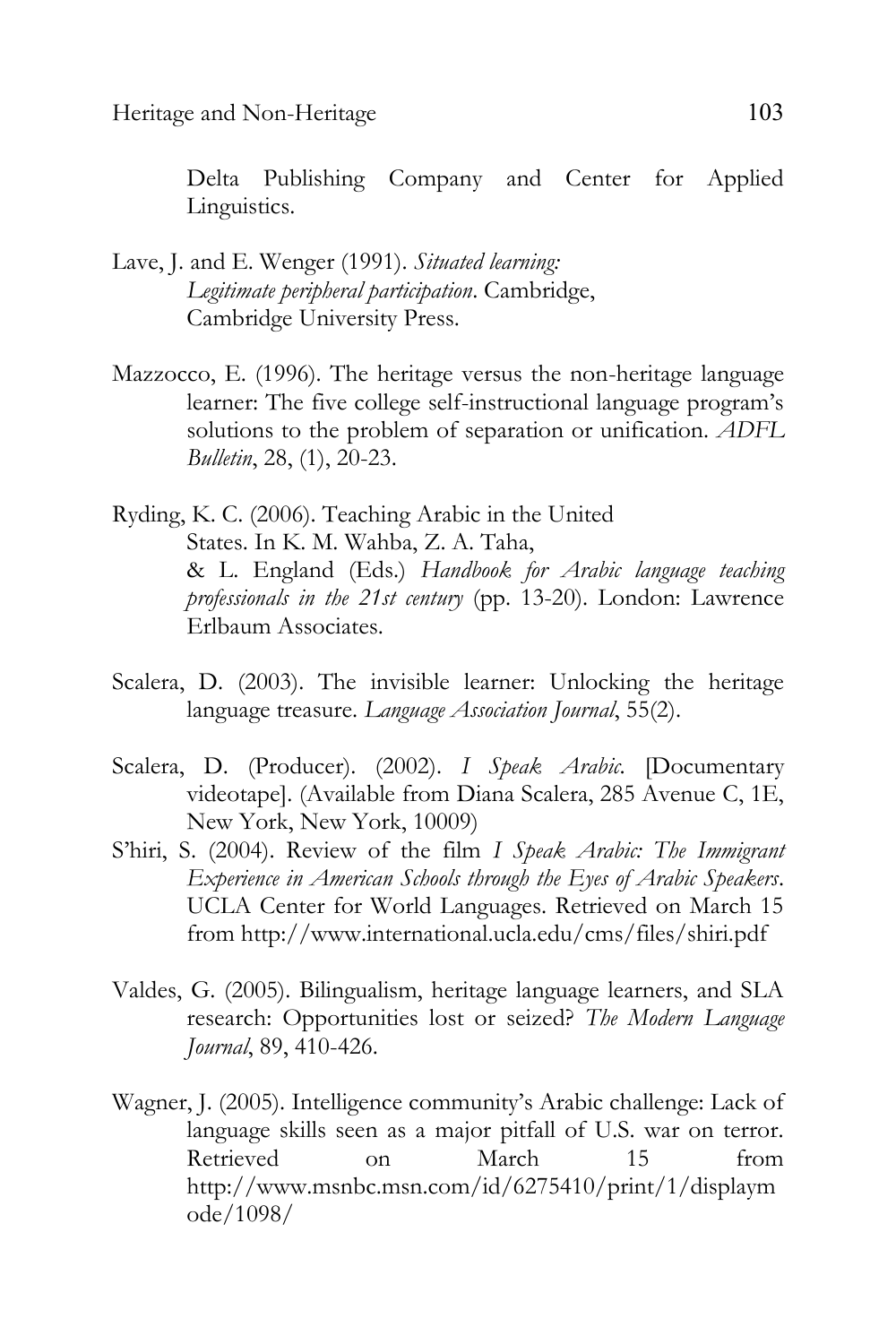- Weger-Guntharp, H. (2006). Voices from the margin: Developing a profile of Chinese heritage language learners in the FL classroom. *Heritage Language Journal, 4*(1), 29–46.
- Wenger, E. (2000). *Communities of Practice*. New York, Cambridge University Press.
- Xiao, Y. (2006). Heritage learners in the Chinese language classroom: Home background. *Heritage Language Journal, 4*(1), 47–57.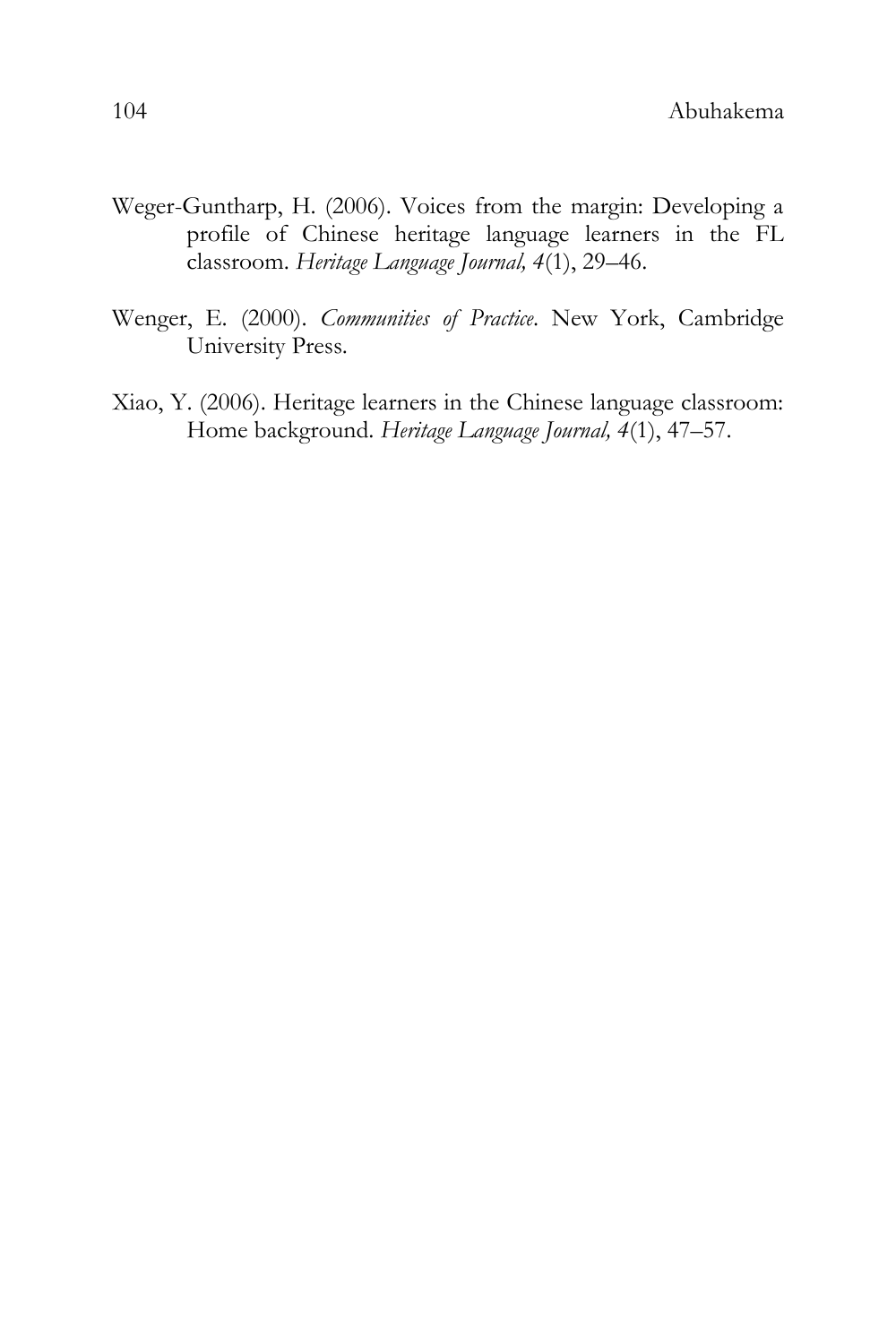# **Appendix 1**

# **Open Ended Questions Heritage Language Learners Participants**

1. Are there any statements on the written questionnaire that you want to respond to in more detail? If so, what is your opinion about those statements?

2. Describe the interactions you have observed between heritage and non-heritage students in your Arabic course.

3. Do you see any advantages to mixing together non-heritage, and heritage students in Arabic courses? Any disadvantages?

4. Would you rather study with only heritage speakers? Why or why not?

5. What do professors do that is helpful/not helpful to you as a heritage speaker?

6. Have your feelings about the mixing of heritage and non-heritage students changed during your years at the university (or respective institution)?

7. What advice do you have for other heritage students in your upper-level Arabic courses? Do you have any advice for non-heritage speakers in your upper-level courses?

8. What, if anything, do you want your professors to know about your situation as a heritage speaker in the language courses? What, if anything, do you want your non-heritage speaking peers to know?